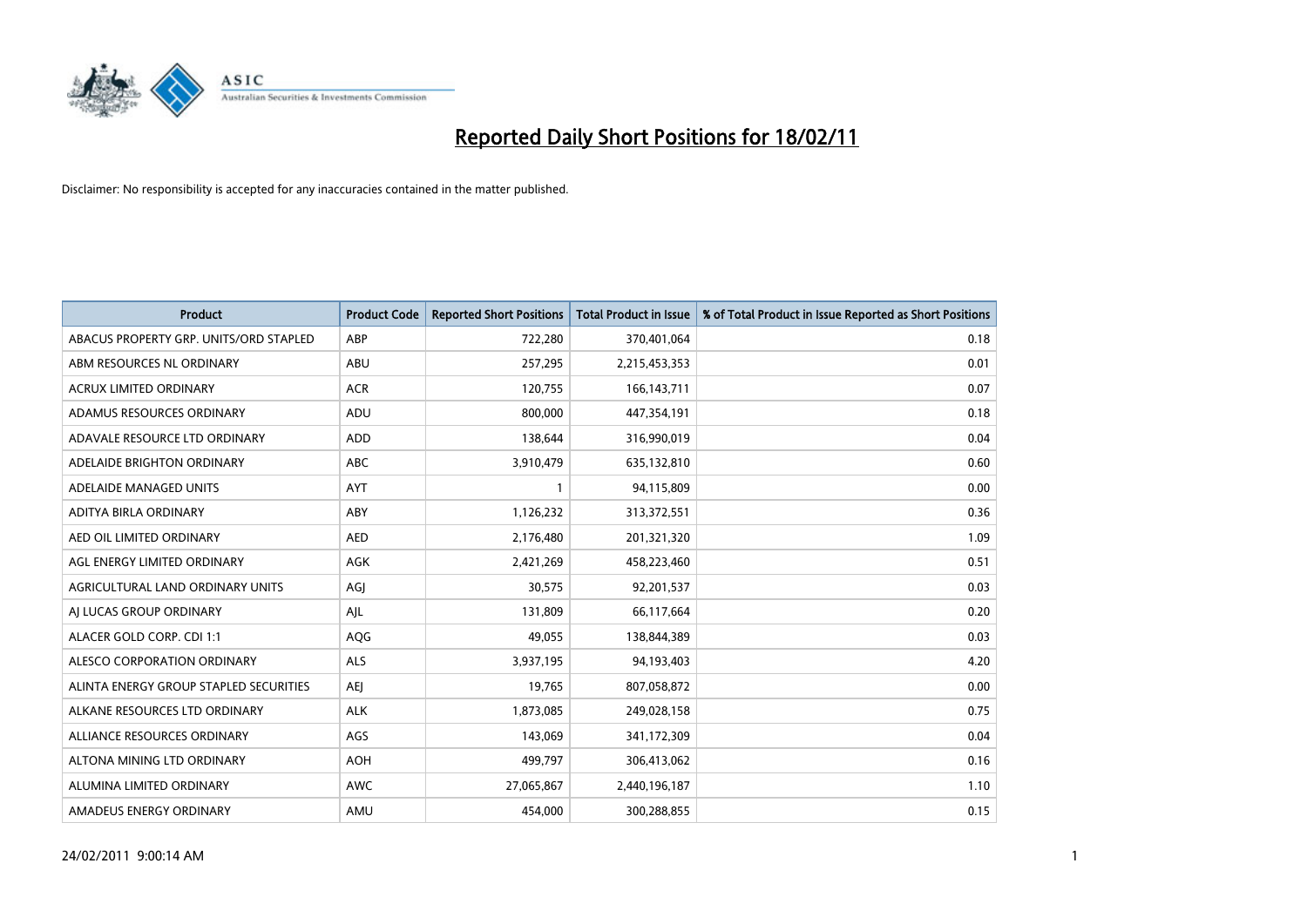

| Product                                 | <b>Product Code</b> | <b>Reported Short Positions</b> | <b>Total Product in Issue</b> | % of Total Product in Issue Reported as Short Positions |
|-----------------------------------------|---------------------|---------------------------------|-------------------------------|---------------------------------------------------------|
| AMALGAMATED HOLDINGS ORDINARY           | <b>AHD</b>          | 6                               | 157,452,483                   | 0.00                                                    |
| AMCOR LIMITED ORDINARY                  | <b>AMC</b>          | 3,083,460                       | 1,225,519,046                 | 0.24                                                    |
| AMP CAPITAL CHINA ORDINARY UNITS        | <b>AGF</b>          | 65,310                          | 337,034,455                   | 0.02                                                    |
| AMP LIMITED ORDINARY                    | AMP                 | 19,007,603                      | 2,094,424,200                 | 0.86                                                    |
| AMPELLA MINING ORDINARY                 | <b>AMX</b>          | 317,019                         | 202,975,108                   | 0.15                                                    |
| ANSELL LIMITED ORDINARY                 | <b>ANN</b>          | 5,196,774                       | 133,007,903                   | 3.92                                                    |
| ANTARES ENERGY LTD ORDINARY             | AZZ                 | 2,135,696                       | 299,333,110                   | 0.71                                                    |
| ANZ BANKING GRP LTD ORDINARY            | ANZ                 | 9,104,830                       | 2,596,103,390                 | 0.36                                                    |
| APA GROUP STAPLED SECURITIES            | <b>APA</b>          | 5,865,116                       | 551,689,118                   | 1.07                                                    |
| APEX MINERALS NL ORDINARY               | <b>AXM</b>          | 885.146                         | 3,917,819,915                 | 0.02                                                    |
| APN EUROPEAN RETAIL UNITS STAPLED SEC.  | <b>AEZ</b>          | 11,832                          | 544,910,660                   | 0.00                                                    |
| APN NEWS & MEDIA ORDINARY               | <b>APN</b>          | 18,191,653                      | 606,084,019                   | 3.02                                                    |
| AQUARIUS PLATINUM. ORDINARY             | <b>AOP</b>          | 2,363,592                       | 463,241,295                   | 0.51                                                    |
| AOUILA RESOURCES ORDINARY               | <b>AQA</b>          | 3,127,863                       | 374,323,124                   | 0.82                                                    |
| ARAFURA RESOURCE LTD ORDINARY           | <b>ARU</b>          | 3,219,000                       | 367,930,342                   | 0.88                                                    |
| ARB CORPORATION ORDINARY                | <b>ARP</b>          | 11,227                          | 72,481,302                    | 0.01                                                    |
| ARDENT LEISURE GROUP STAPLED SECURITIES | AAD                 | 2,002,053                       | 312,836,274                   | 0.65                                                    |
| ARISTOCRAT LEISURE ORDINARY             | <b>ALL</b>          | 27,301,966                      | 533,983,910                   | 5.11                                                    |
| ASCIANO LIMITED ORDINARY                | <b>AIO</b>          | 14,409,777                      | 2,926,103,883                 | 0.52                                                    |
| ASG GROUP LIMITED ORDINARY              | <b>ASZ</b>          | 18,914                          | 168,247,718                   | 0.01                                                    |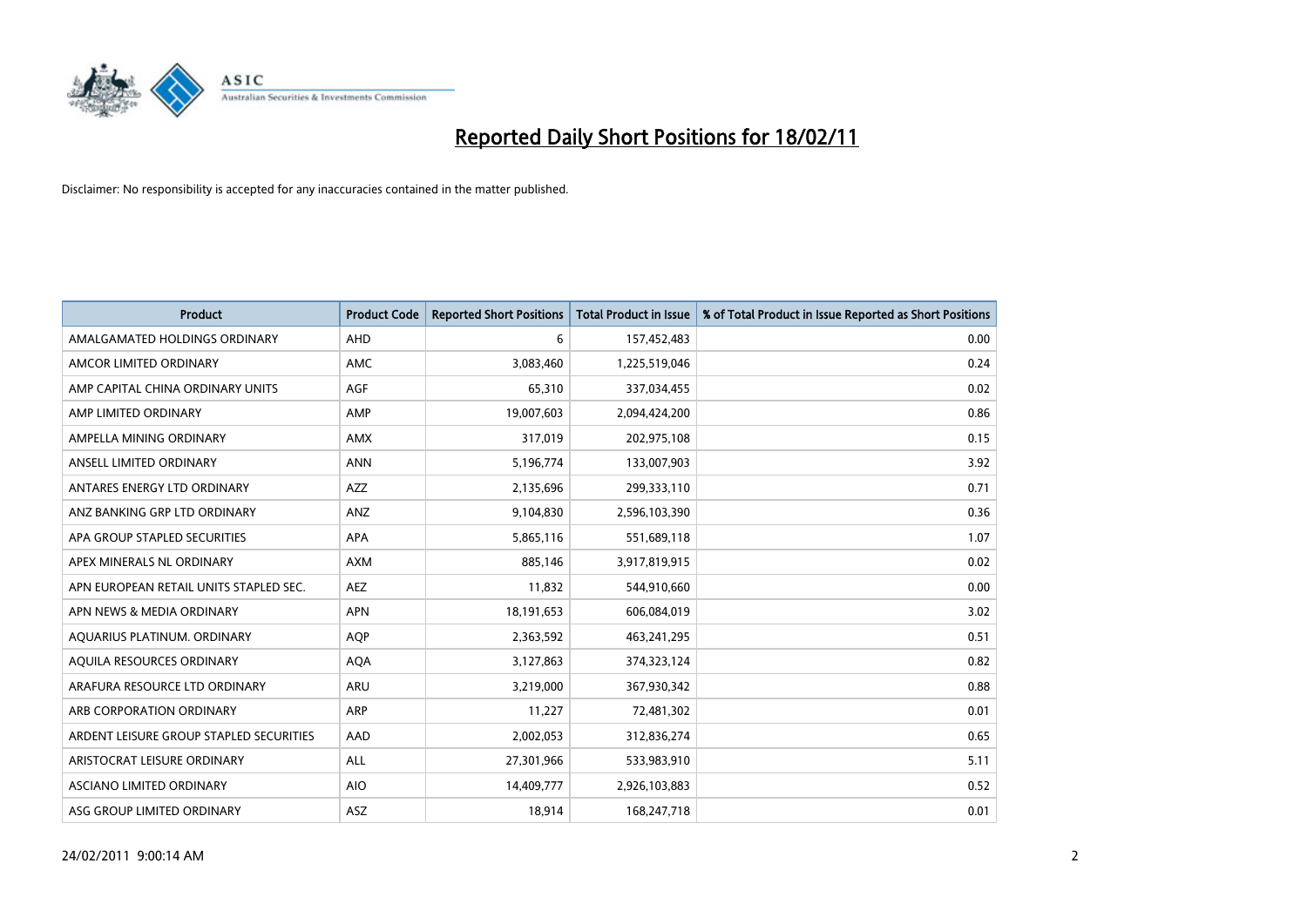

| Product                                 | <b>Product Code</b> | <b>Reported Short Positions</b> | <b>Total Product in Issue</b> | % of Total Product in Issue Reported as Short Positions |
|-----------------------------------------|---------------------|---------------------------------|-------------------------------|---------------------------------------------------------|
| ASPEN GROUP ORD/UNITS STAPLED           | <b>APZ</b>          | 1,043,447                       | 588,269,075                   | 0.16                                                    |
| <b>ASTON RES LTD ORDINARY</b>           | <b>AZT</b>          | 2,444                           | 204,527,604                   | 0.00                                                    |
| ASTRO JAP PROP GROUP STAPLED SECURITIES | AJA                 | 15,752                          | 50,821,741                    | 0.03                                                    |
| ASX LIMITED ORDINARY                    | ASX                 | 1,040,780                       | 175,136,729                   | 0.59                                                    |
| ATLANTIC GOLD NL ORDINARY               | <b>ATV</b>          | 18,959                          | 453,652,937                   | 0.00                                                    |
| ATLANTIC LIMITED ORDINARY               | ATI                 | 530,372                         | 110,845,957                   | 0.48                                                    |
| ATLAS IRON LIMITED ORDINARY             | AGO                 | 26,025,129                      | 549,217,233                   | 4.70                                                    |
| <b>AURORA OIL &amp; GAS ORDINARY</b>    | <b>AUT</b>          | 451,932                         | 403,437,342                   | 0.12                                                    |
| AUSDRILL LIMITED ORDINARY               | ASL                 | 271,021                         | 262,933,906                   | 0.10                                                    |
| AUSENCO LIMITED ORDINARY                | AAX                 | 3,967,146                       | 122,427,576                   | 3.24                                                    |
| AUSTAL LIMITED ORDINARY                 | ASB                 | 144,511                         | 188,069,638                   | 0.07                                                    |
| <b>AUSTAR UNITED ORDINARY</b>           | <b>AUN</b>          | 18,245,332                      | 1,271,357,418                 | 1.44                                                    |
| AUSTBROKERS HOLDINGS ORDINARY           | <b>AUB</b>          | 2                               | 54,339,433                    | 0.00                                                    |
| AUSTIN ENGINEERING ORDINARY             | <b>ANG</b>          | 17.681                          | 71,614,403                    | 0.02                                                    |
| <b>AUSTRALAND ASSETS ASSETS</b>         | <b>AAZPB</b>        | 1,168                           | 2,750,000                     | 0.04                                                    |
| AUSTRALAND PROPERTY STAPLED SECURITY    | <b>ALZ</b>          | 540,252                         | 576,837,197                   | 0.09                                                    |
| AUSTRALIAN AGRICULT, ORDINARY           | AAC                 | 4,580,659                       | 264,264,459                   | 1.71                                                    |
| AUSTRALIAN EDUCATION UNITS              | <b>AEU</b>          | 625,000                         | 134,973,383                   | 0.46                                                    |
| AUSTRALIAN INFRASTR. UNITS/ORDINARY     | <b>AIX</b>          | 303,438                         | 620,733,944                   | 0.06                                                    |
| AUSTRALIAN MINES LTD ORDINARY           | <b>AUZ</b>          | 1,400,000                       | 396,909,440                   | 0.35                                                    |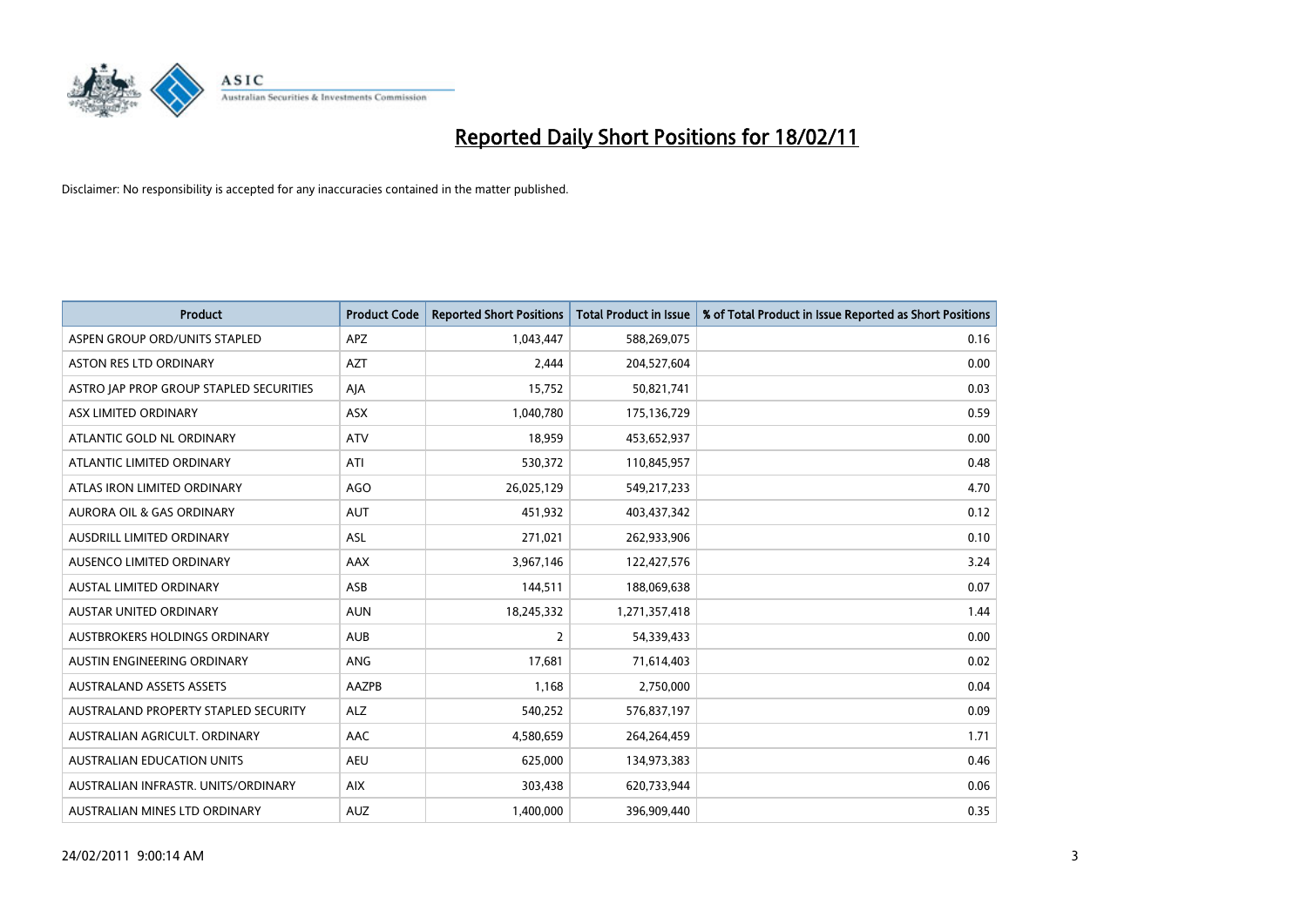

| <b>Product</b>                        | <b>Product Code</b> | <b>Reported Short Positions</b> | <b>Total Product in Issue</b> | % of Total Product in Issue Reported as Short Positions |
|---------------------------------------|---------------------|---------------------------------|-------------------------------|---------------------------------------------------------|
| AUSTRALIAN PHARM, ORDINARY            | API                 | 1,196,745                       | 488,115,883                   | 0.24                                                    |
| AUTOMOTIVE HOLDINGS ORDINARY          | <b>AHE</b>          | 446,437                         | 226,387,577                   | 0.19                                                    |
| AVEXA LIMITED ORDINARY                | <b>AVX</b>          | 243,657                         | 847,688,779                   | 0.03                                                    |
| AVOCA RESOURCES ORDINARY              | <b>AVO</b>          | 110,741                         | 303,331,781                   | 0.04                                                    |
| AWE LIMITED ORDINARY                  | <b>AWE</b>          | 3,469,038                       | 521,871,941                   | 0.66                                                    |
| AXA ASIA PACIFIC ORDINARY             | <b>AXA</b>          | 6,880,622                       | 2,067,095,545                 | 0.33                                                    |
| <b>BANDANNA ENERGY ORDINARY</b>       | <b>BND</b>          | 208,302                         | 426,265,482                   | 0.05                                                    |
| BANK OF QUEENSLAND. ORDINARY          | <b>BOO</b>          | 2,094,592                       | 222,072,957                   | 0.94                                                    |
| <b>BANNERMAN RESOURCES ORDINARY</b>   | <b>BMN</b>          | 4.000                           | 234,435,934                   | 0.00                                                    |
| <b>BASS STRAIT OIL CO ORDINARY</b>    | <b>BAS</b>          | 1,482                           | 291,030,250                   | 0.00                                                    |
| BATHURST RESOURCES ORDINARY           | <b>BTU</b>          | 3,780,404                       | 613,291,330                   | 0.62                                                    |
| <b>BAUXITE RESOURCE LTD ORDINARY</b>  | <b>BAU</b>          | 354,244                         | 234,379,896                   | 0.15                                                    |
| <b>BC IRON LIMITED ORDINARY</b>       | <b>BCI</b>          | 5,324                           | 94,061,000                    | 0.01                                                    |
| BEACH ENERGY LIMITED ORDINARY         | <b>BPT</b>          | 2,932,811                       | 1,099,021,290                 | 0.27                                                    |
| BEADELL RESOURCE LTD ORDINARY         | <b>BDR</b>          | 37,019                          | 622,097,828                   | 0.01                                                    |
| BENDIGO AND ADELAIDE ORDINARY         | <b>BEN</b>          | 6,603,608                       | 357,625,053                   | 1.81                                                    |
| BENDIGO AND ADELAIDE RESET PREFERENCE | <b>BENPB</b>        | 135,205                         | 900,000                       | 15.02                                                   |
| BERKELEY RESOURCES ORDINARY           | <b>BKY</b>          | 692,615                         | 158,935,898                   | 0.43                                                    |
| BETASHARES ASX FIN ETF UNITS          | <b>OFN</b>          | 30,000                          | 4,509,251                     | 0.67                                                    |
| BETASHARES ASX RES ETF UNITS          | <b>ORE</b>          | 95,000                          | 4,519,432                     | 2.10                                                    |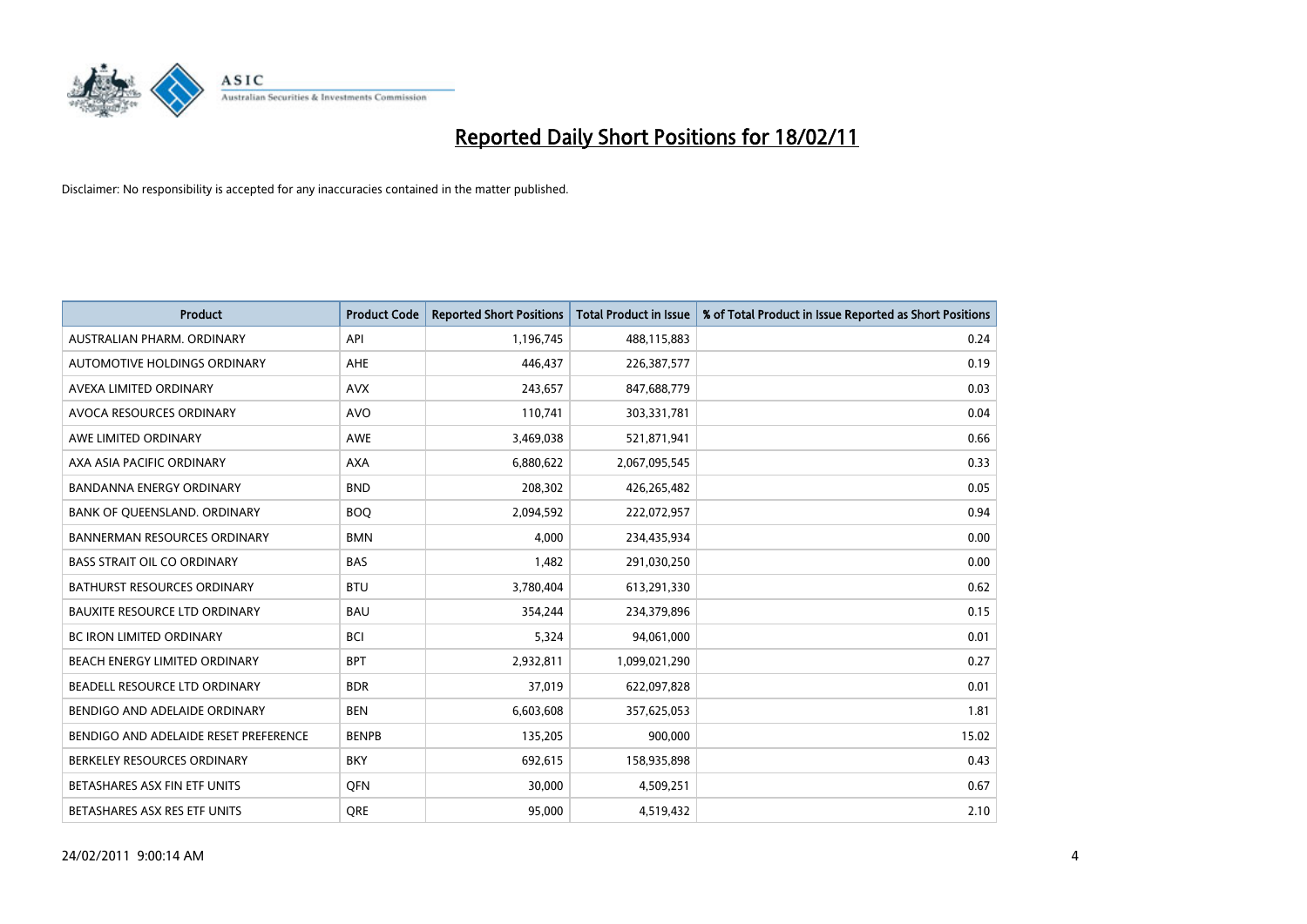

| <b>Product</b>                           | <b>Product Code</b> | <b>Reported Short Positions</b> | <b>Total Product in Issue</b> | % of Total Product in Issue Reported as Short Positions |
|------------------------------------------|---------------------|---------------------------------|-------------------------------|---------------------------------------------------------|
| <b>BHP BILLITON LIMITED ORDINARY</b>     | <b>BHP</b>          | 28,394,724                      | 3,356,081,497                 | 0.82                                                    |
| <b>BILLABONG ORDINARY</b>                | <b>BBG</b>          | 11,535,725                      | 253,613,826                   | 4.54                                                    |
| <b>BIOTA HOLDINGS ORDINARY</b>           | <b>BTA</b>          | 2,791,676                       | 180,805,565                   | 1.55                                                    |
| <b>BISALLOY STEEL ORDINARY</b>           | <b>BIS</b>          | 84,480                          | 216,455,965                   | 0.04                                                    |
| BKI INVESTMENT LTD ORDINARY              | BKI                 | 508                             | 420,919,092                   | 0.00                                                    |
| <b>BLACKTHORN RESOURCES ORDINARY</b>     | <b>BTR</b>          | 35,848                          | 106,885,300                   | 0.03                                                    |
| <b>BLUESCOPE STEEL LTD ORDINARY</b>      | <b>BSL</b>          | 42,978,786                      | 1,842,207,385                 | 2.33                                                    |
| <b>BOART LONGYEAR ORDINARY</b>           | <b>BLY</b>          | 3,486,071                       | 461,163,412                   | 0.76                                                    |
| <b>BOOM LOGISTICS ORDINARY</b>           | <b>BOL</b>          | 337,999                         | 461,500,712                   | 0.07                                                    |
| <b>BORAL LIMITED, ORDINARY</b>           | <b>BLD</b>          | 32,286,750                      | 724,446,767                   | 4.43                                                    |
| BOTSWANA METALS LTD ORDINARY             | <b>BML</b>          | 7,000                           | 107,787,762                   | 0.01                                                    |
| <b>BOW ENERGY LIMITED ORDINARY</b>       | <b>BOW</b>          | 768.947                         | 348,972,041                   | 0.21                                                    |
| <b>BRADKEN LIMITED ORDINARY</b>          | <b>BKN</b>          | 934,989                         | 139,639,929                   | 0.67                                                    |
| <b>BRAMBLES LIMITED ORDINARY</b>         | <b>BXB</b>          | 12,153,667                      | 1,450,673,115                 | 0.81                                                    |
| <b>BREVILLE GROUP LTD ORDINARY</b>       | <b>BRG</b>          | 2,740                           | 129,615,322                   | 0.00                                                    |
| BRICKWORKS LIMITED ORDINARY              | <b>BKW</b>          | 14,287                          | 147,567,333                   | 0.01                                                    |
| <b>BROCKMAN RESOURCES ORDINARY</b>       | <b>BRM</b>          | 94,570                          | 144,803,151                   | 0.07                                                    |
| BT INVESTMENT MNGMNT ORDINARY            | <b>BTT</b>          | 554,785                         | 160,000,000                   | 0.35                                                    |
| <b>BUNNINGS WAREHOUSE ORDINARY UNITS</b> | <b>BWP</b>          | 984,981                         | 427,042,646                   | 0.23                                                    |
| <b>BURU ENERGY ORDINARY</b>              | <b>BRU</b>          | 155,589                         | 182,780,549                   | 0.09                                                    |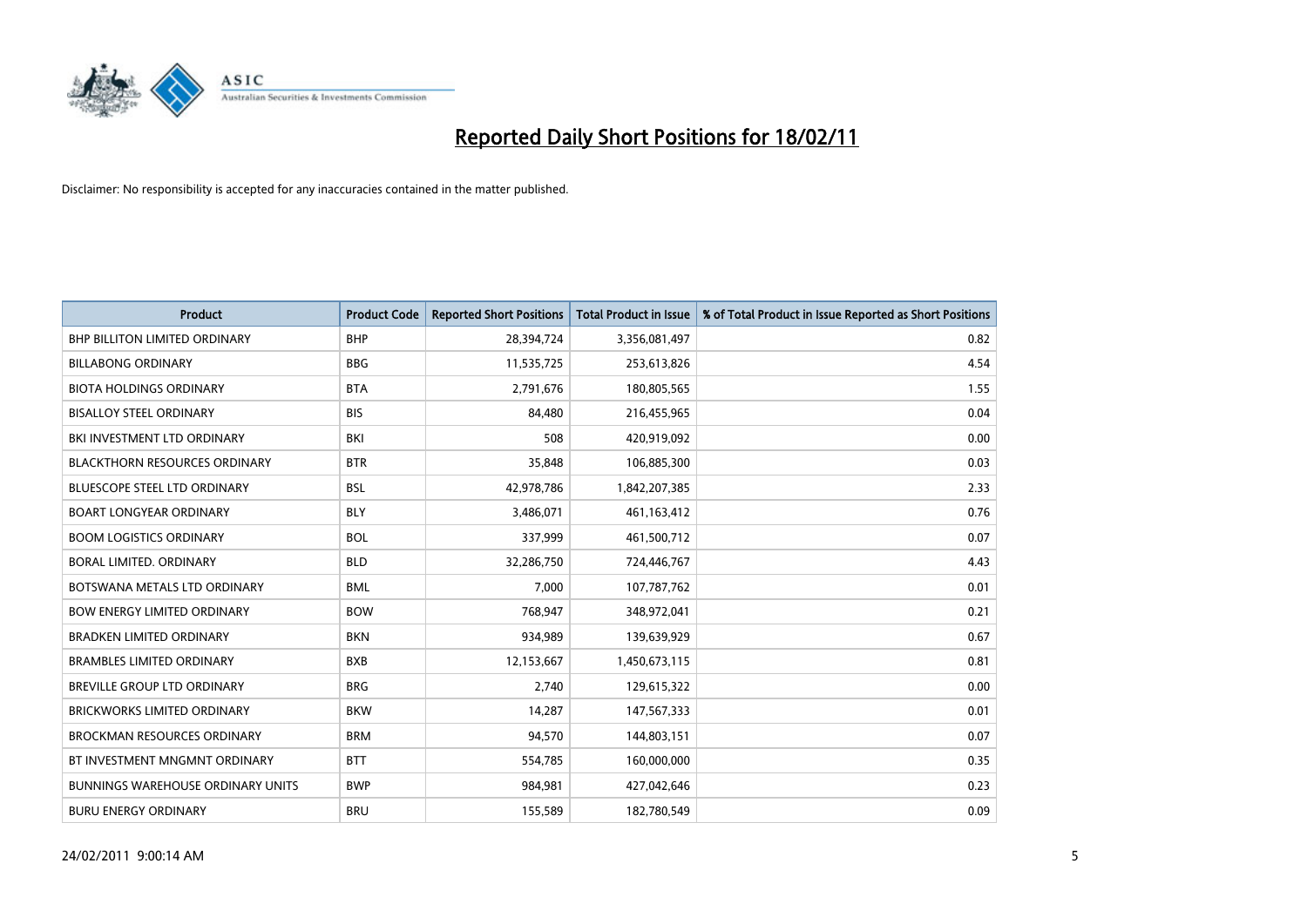

| <b>Product</b>                        | <b>Product Code</b> | <b>Reported Short Positions</b> | <b>Total Product in Issue</b> | % of Total Product in Issue Reported as Short Positions |
|---------------------------------------|---------------------|---------------------------------|-------------------------------|---------------------------------------------------------|
| <b>CABCHARGE AUSTRALIA ORDINARY</b>   | CAB                 | 954,994                         | 120,437,014                   | 0.78                                                    |
| CALTEX AUSTRALIA ORDINARY             | <b>CTX</b>          | 4,840,989                       | 270,000,000                   | 1.78                                                    |
| <b>CAMPBELL BROTHERS ORDINARY</b>     | CPB                 | 74,974                          | 67,503,411                    | 0.12                                                    |
| CAPE LAMBERT RES LTD ORDINARY         | <b>CFE</b>          | 1,989,946                       | 588,333,880                   | 0.32                                                    |
| CAPRAL LIMITED ORDINARY               | CAA                 | 2,131,161                       | 387,898,255                   | 0.55                                                    |
| CARABELLA RES LTD ORDINARY            | <b>CLR</b>          | 3,600                           | 38,626,388                    | 0.01                                                    |
| <b>CARBON ENERGY ORDINARY</b>         | <b>CNX</b>          | 1,397,189                       | 670,872,650                   | 0.20                                                    |
| CARDNO LIMITED ORDINARY               | CDD                 | 13,841                          | 106,250,491                   | 0.01                                                    |
| <b>CARINDALE PROPERTY UNIT</b>        | <b>CDP</b>          | 3,806                           | 70,000,000                    | 0.01                                                    |
| CARNARVON PETROLEUM ORDINARY          | <b>CVN</b>          | 3,480,354                       | 687,820,634                   | 0.51                                                    |
| <b>CARNEGIE WAVE ENERGY ORDINARY</b>  | <b>CWE</b>          | 83,000                          | 859,087,627                   | 0.01                                                    |
| CARPATHIAN RESOURCES ORDINARY         | <b>CPN</b>          | 75,000                          | 265,533,501                   | 0.03                                                    |
| CARPENTARIA EXP. LTD ORDINARY         | CAP                 | 9,777                           | 94,341,301                    | 0.01                                                    |
| CARRICK GOLD LIMITED ORDINARY         | <b>CRK</b>          | 25,680                          | 139,500,000                   | 0.02                                                    |
| CARSALES.COM LTD ORDINARY             | <b>CRZ</b>          | 4,114,998                       | 234,073,300                   | 1.76                                                    |
| CASH CONVERTERS ORD/DIV ACCESS        | CCV                 | 357,826                         | 379,761,025                   | 0.08                                                    |
| <b>CASPIAN OIL &amp; GAS ORDINARY</b> | <b>CIG</b>          | 50,000                          | 1,331,500,513                 | 0.00                                                    |
| CATALPA RESOURCES ORDINARY            | CAH                 | 861,938                         | 177,954,355                   | 0.48                                                    |
| CAZALY RESOURCES ORDINARY             | CAZ                 | 1,150                           | 111,811,655                   | 0.00                                                    |
| CEC GROUP LIMITED ORDINARY            | <b>CEG</b>          | 1,750                           | 79,662,662                    | 0.00                                                    |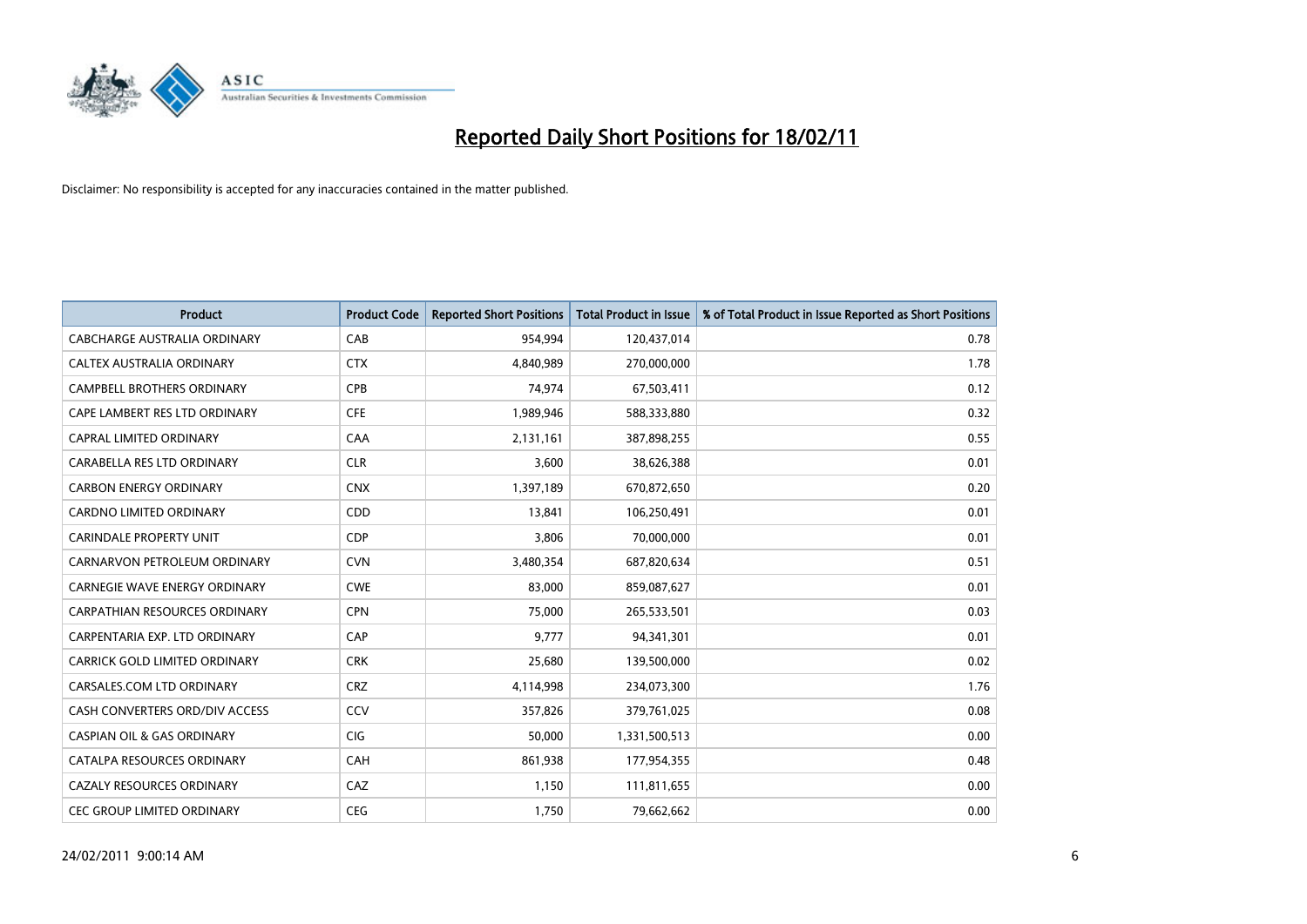

| <b>Product</b>                                | <b>Product Code</b> | <b>Reported Short Positions</b> | <b>Total Product in Issue</b> | % of Total Product in Issue Reported as Short Positions |
|-----------------------------------------------|---------------------|---------------------------------|-------------------------------|---------------------------------------------------------|
| <b>CELLNET GROUP ORDINARY</b>                 | <b>CLT</b>          | 1,342                           | 69,875,723                    | 0.00                                                    |
| CENTRAL PETROLEUM ORDINARY                    | <b>CTP</b>          | 163,513                         | 982,298,842                   | 0.02                                                    |
| CENTREBET INTERNAT, ORDINARY                  | <b>CIL</b>          | 12,887                          | 87,764,414                    | 0.01                                                    |
| CENTRO PROPERTIES UNITS/ORD STAPLED           | <b>CNP</b>          | 581,813                         | 972,414,514                   | 0.06                                                    |
| <b>CENTRO RETAIL GROUP STAPLED SECURITIES</b> | <b>CER</b>          | 1,470,305                       | 2,286,399,424                 | 0.07                                                    |
| <b>CERAMIC FUEL CELLS ORDINARY</b>            | <b>CFU</b>          | 1,674,909                       | 1,201,353,566                 | 0.13                                                    |
| CFS RETAIL PROPERTY UNITS                     | <b>CFX</b>          | 37,269,686                      | 2,825,628,530                 | 1.32                                                    |
| <b>CGA MINING LIMITED ORDINARY</b>            | <b>CGX</b>          | 9,600                           | 333,265,726                   | 0.00                                                    |
| CHALLENGER DIV.PRO. STAPLED UNITS             | <b>CDI</b>          | 43,696                          | 913,426,007                   | 0.00                                                    |
| <b>CHALLENGER INFRAST, STAPLED UNITS</b>      | <b>CIF</b>          | 314,499                         | 316,223,785                   | 0.09                                                    |
| <b>CHALLENGER LIMITED ORDINARY</b>            | <b>CGF</b>          | 5,316,831                       | 501,959,841                   | 1.04                                                    |
| <b>CHANDLER MACLEOD LTD ORDINARY</b>          | <b>CMG</b>          | 340,915                         | 422,031,685                   | 0.08                                                    |
| CHARTER HALL GROUP STAPLED US PROHIBIT.       | CHC                 | 538,758                         | 306,341,814                   | 0.17                                                    |
| <b>CHARTER HALL OFFICE UNIT</b>               | COO                 | 1,681,677                       | 493,319,730                   | 0.34                                                    |
| <b>CHARTER HALL RETAIL UNITS</b>              | <b>COR</b>          | 369,088                         | 305,810,723                   | 0.11                                                    |
| CHEMGENEX PHARMACEUT ORDINARY                 | <b>CXS</b>          | 89,061                          | 283,348,870                   | 0.03                                                    |
| CITIGOLD CORP LTD ORDINARY                    | <b>CTO</b>          | 2,114,790                       | 1,040,278,301                 | 0.21                                                    |
| CLINUVEL PHARMACEUT. ORDINARY                 | <b>CUV</b>          | 4,127                           | 30,379,956                    | 0.01                                                    |
| <b>CLOUGH LIMITED ORDINARY</b>                | <b>CLO</b>          | 892,125                         | 770,916,269                   | 0.11                                                    |
| <b>COAL &amp; ALLIED ORDINARY</b>             | <b>CNA</b>          | 3,290                           | 86,584,735                    | 0.00                                                    |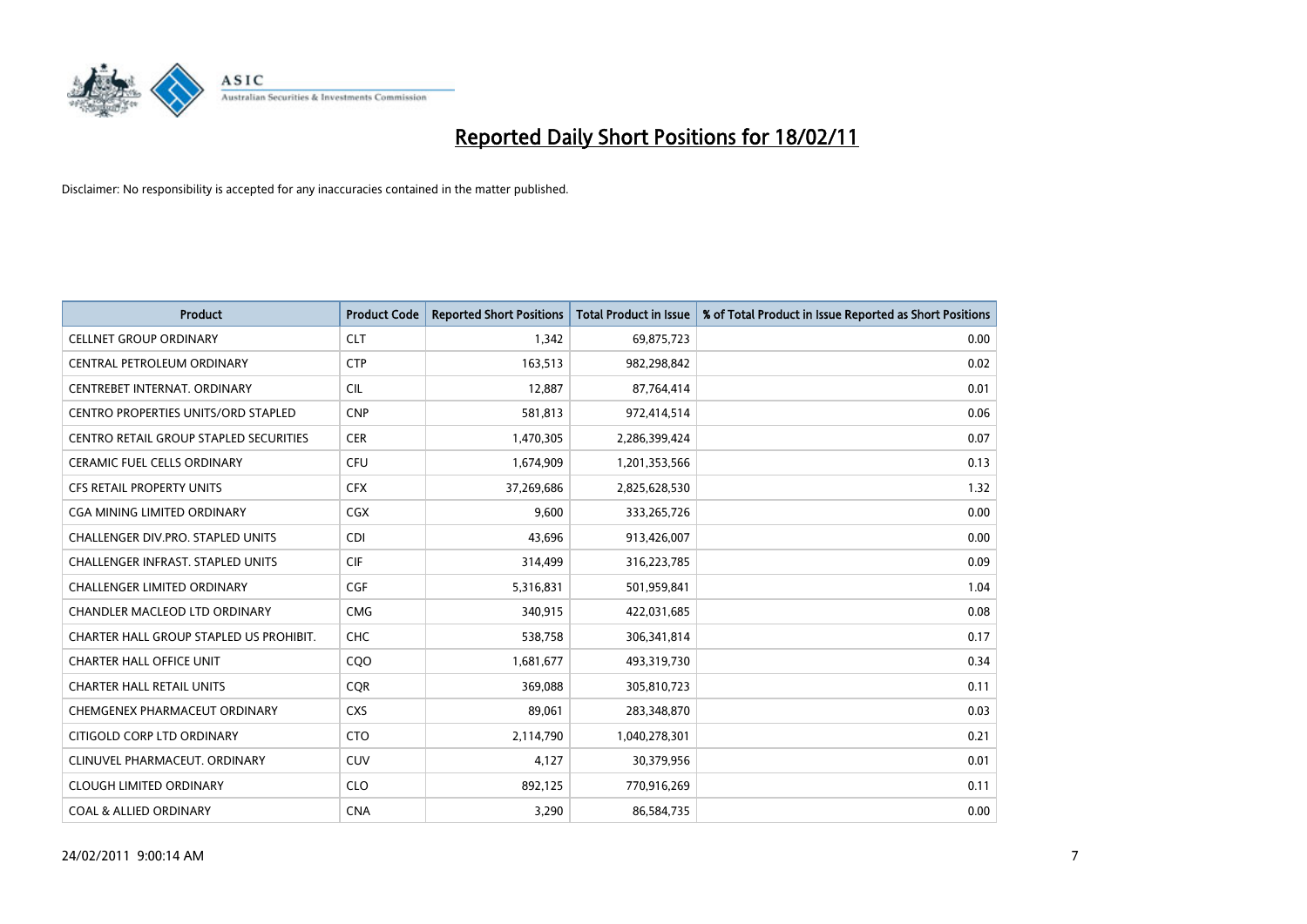

| <b>Product</b>                          | <b>Product Code</b> | <b>Reported Short Positions</b> | Total Product in Issue | % of Total Product in Issue Reported as Short Positions |
|-----------------------------------------|---------------------|---------------------------------|------------------------|---------------------------------------------------------|
| COAL OF AFRICA LTD ORDINARY             | <b>CZA</b>          | 1,474,815                       | 530,514,663            | 0.28                                                    |
| <b>COALSPUR MINES LTD ORDINARY</b>      | <b>CPL</b>          | 1,427,593                       | 488,049,453            | 0.30                                                    |
| COCA-COLA AMATIL ORDINARY               | <b>CCL</b>          | 7,297,660                       | 756,004,067            | 0.95                                                    |
| COCHLEAR LIMITED ORDINARY               | <b>COH</b>          | 1,210,724                       | 56,687,684             | 2.14                                                    |
| <b>COCKATOO COAL ORDINARY</b>           | <b>COK</b>          | 1,876,723                       | 1,016,096,908          | 0.19                                                    |
| <b>COFFEY INTERNATIONAL ORDINARY</b>    | <b>COF</b>          | 352,751                         | 132,577,523            | 0.26                                                    |
| COMMONWEALTH BANK, ORDINARY             | <b>CBA</b>          | 13,522,265                      | 1,548,932,074          | 0.84                                                    |
| <b>COMMONWEALTH PROP ORDINARY UNITS</b> | <b>CPA</b>          | 21,366,613                      | 2,449,599,711          | 0.87                                                    |
| <b>COMPASS RESOURCES ORDINARY</b>       | <b>CMR</b>          | 160,952                         | 147,402,920            | 0.11                                                    |
| <b>COMPUTERSHARE LTD ORDINARY</b>       | <b>CPU</b>          | 2,186,781                       | 555,664,059            | 0.39                                                    |
| <b>CONDOR METALS LTD ORDINARY</b>       | <b>CNK</b>          | 3,238                           | 65,000,000             | 0.00                                                    |
| CONNECTEAST GROUP STAPLED               | <b>CEU</b>          | 45,941,761                      | 3,940,145,951          | 1.17                                                    |
| CONQUEST MINING ORDINARY                | COT                 | 500,000                         | 583,241,478            | 0.09                                                    |
| CONSOLIDATED MEDIA, ORDINARY            | <b>CMI</b>          | 2,226,205                       | 561,834,996            | 0.39                                                    |
| CONTANGO MICROCAP ORDINARY              | <b>CTN</b>          | 7,500                           | 145,708,783            | 0.01                                                    |
| CONTINENTAL COAL LTD ORDINARY           | <b>CCC</b>          | 1,481,119                       | 1,980,616,757          | 0.07                                                    |
| <b>COOPER ENERGY LTD ORDINARY</b>       | <b>COE</b>          | 1,388,750                       | 292,576,001            | 0.48                                                    |
| COPPER STRIKE LTD ORDINARY              | <b>CSE</b>          | 714                             | 129,455,571            | 0.00                                                    |
| <b>CORDLIFE LIMITED ORDINARY</b>        | CBB                 |                                 | 145,360,920            | 0.00                                                    |
| <b>COUNT FINANCIAL ORDINARY</b>         | COU                 | 691,875                         | 262,212,976            | 0.27                                                    |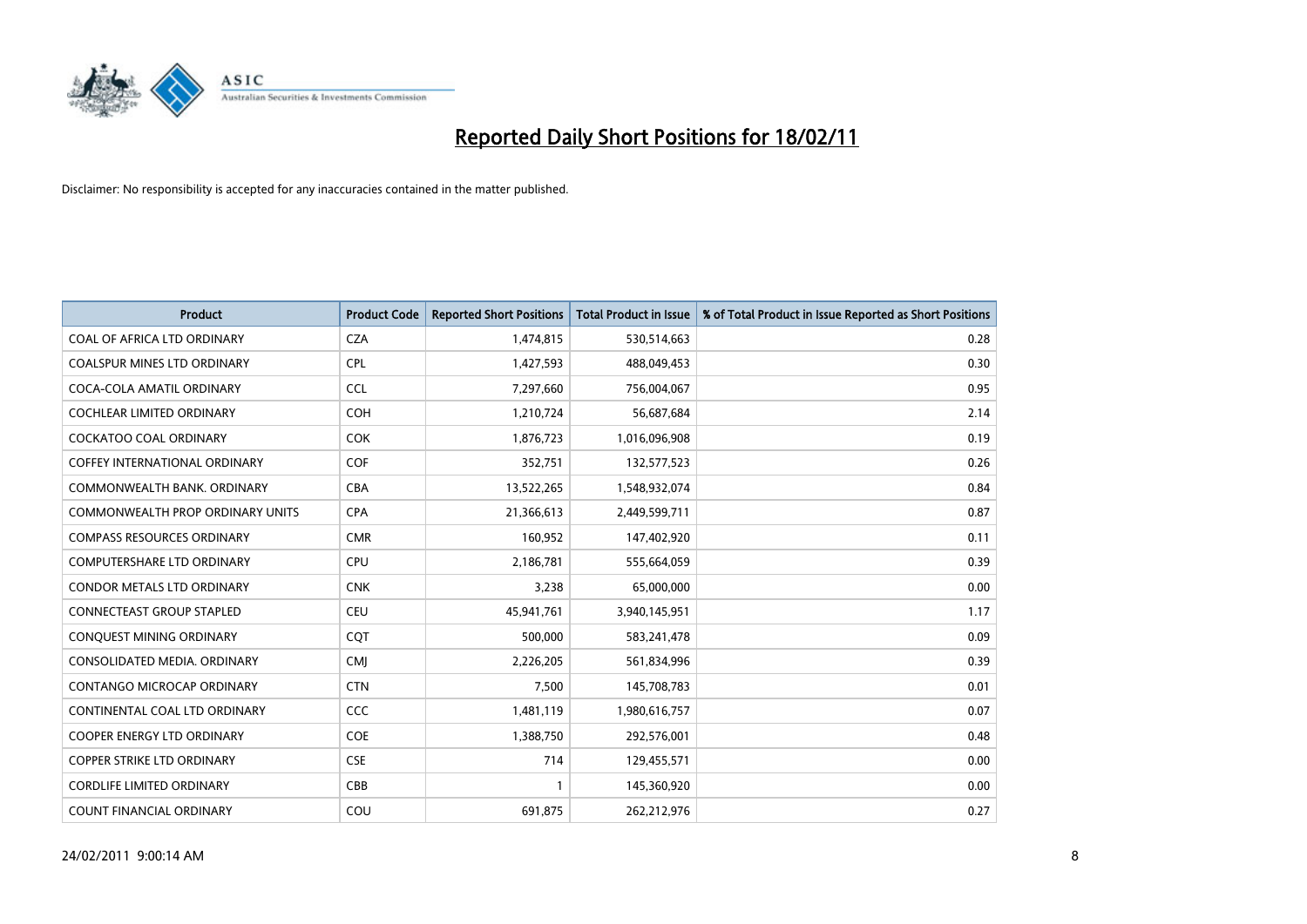

| <b>Product</b>                          | <b>Product Code</b> | <b>Reported Short Positions</b> | <b>Total Product in Issue</b> | % of Total Product in Issue Reported as Short Positions |
|-----------------------------------------|---------------------|---------------------------------|-------------------------------|---------------------------------------------------------|
| <b>CRANE GROUP LIMITED ORDINARY</b>     | <b>CRG</b>          | 1,474,853                       | 79,110,667                    | 1.85                                                    |
| <b>CRESCENT GOLD ORDINARY</b>           | <b>CRE</b>          | 299,112                         | 1,077,909,687                 | 0.03                                                    |
| <b>CROMWELL PROP STAPLED SECURITIES</b> | <b>CMW</b>          | 80,093                          | 910,985,951                   | 0.01                                                    |
| <b>CROWN LIMITED ORDINARY</b>           | <b>CWN</b>          | 3,256,365                       | 754,131,800                   | 0.41                                                    |
| <b>CSG LIMITED ORDINARY</b>             | CSV                 | 863,367                         | 244,933,695                   | 0.35                                                    |
| <b>CSL LIMITED ORDINARY</b>             | <b>CSL</b>          | 9,070,139                       | 544,690,565                   | 1.63                                                    |
| CSR LIMITED DEFERRED SETTLEMENT         | <b>CSRDA</b>        | 5,923,191                       | 505,969,838                   | 1.18                                                    |
| <b>CUDECO LIMITED ORDINARY</b>          | CDU                 | 789,123                         | 145,512,643                   | 0.54                                                    |
| <b>CUSTOMERS LIMITED ORDINARY</b>       | <b>CUS</b>          | 146,628                         | 134,869,357                   | 0.11                                                    |
| DART ENERGY LTD ORDINARY                | <b>DTE</b>          | 112,622                         | 548,938,184                   | 0.02                                                    |
| DAVID JONES LIMITED ORDINARY            | <b>DJS</b>          | 20,695,497                      | 514,034,694                   | 4.01                                                    |
| <b>DECMIL GROUP LIMITED ORDINARY</b>    | <b>DCG</b>          | 17,397                          | 124,204,568                   | 0.01                                                    |
| DEEP YELLOW LIMITED ORDINARY            | <b>DYL</b>          | 11,286                          | 1,127,084,458                 | 0.00                                                    |
| DEVINE LIMITED ORDINARY                 | <b>DVN</b>          | 1,000                           | 634,918,223                   | 0.00                                                    |
| DEXUS PROPERTY GROUP STAPLED UNITS      | <b>DXS</b>          | 15,818,849                      | 4,839,024,176                 | 0.31                                                    |
| DISCOVERY METALS LTD ORDINARY           | <b>DML</b>          | 244,322                         | 436,628,231                   | 0.06                                                    |
| DOMINION MINING ORDINARY                | <b>DOM</b>          | 1,652                           | 103,520,259                   | 0.00                                                    |
| DOMINO PIZZA ENTERPR ORDINARY           | <b>DMP</b>          | 3                               | 68,407,674                    | 0.00                                                    |
| DOWNER EDI LIMITED ORDINARY             | <b>DOW</b>          | 8,302,183                       | 343,178,483                   | 2.45                                                    |
| DRILLSEARCH ENERGY ORDINARY             | <b>DLS</b>          | 17,591                          | 206,808,417                   | 0.01                                                    |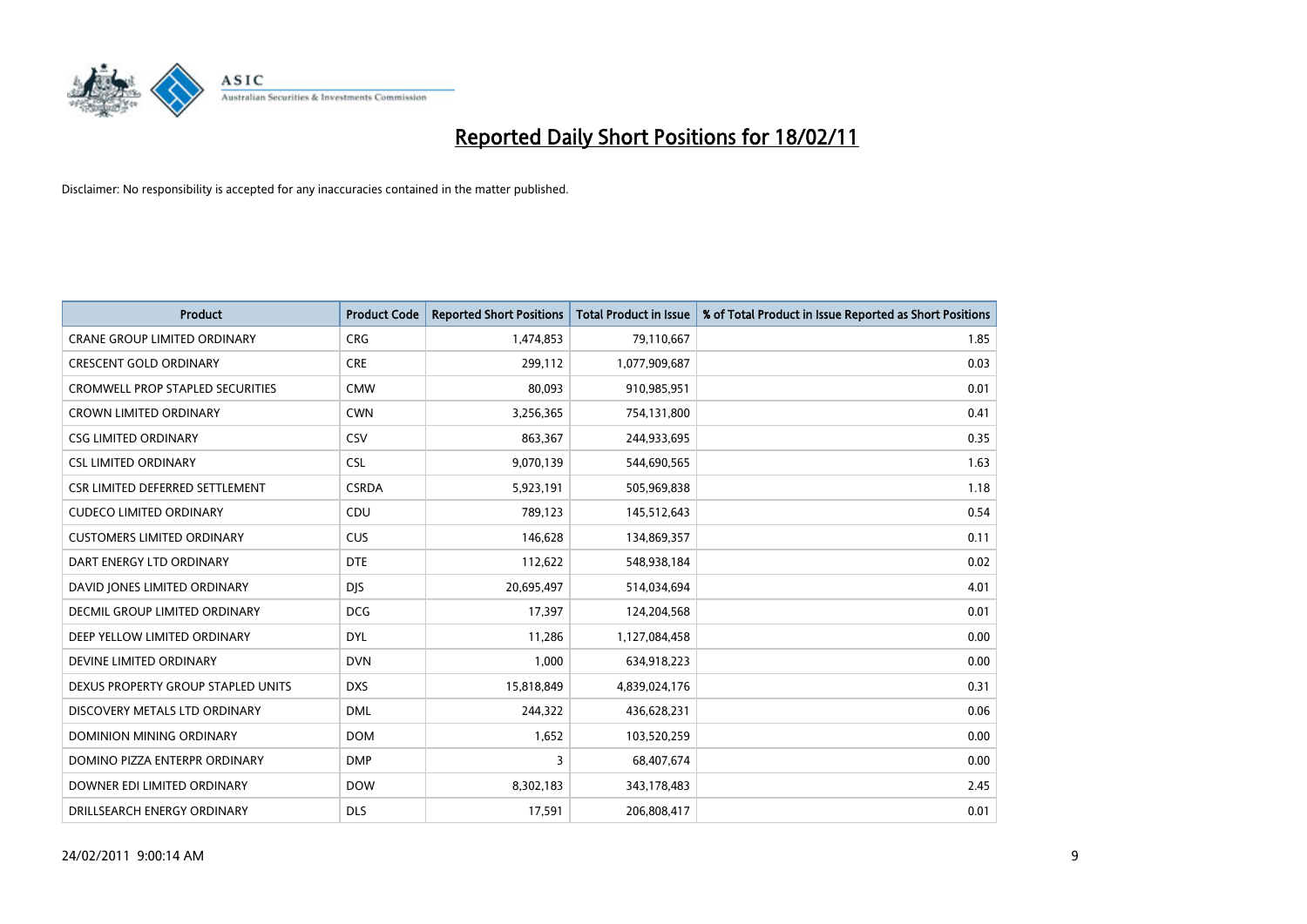

| Product                                   | <b>Product Code</b> | <b>Reported Short Positions</b> | <b>Total Product in Issue</b> | % of Total Product in Issue Reported as Short Positions |
|-------------------------------------------|---------------------|---------------------------------|-------------------------------|---------------------------------------------------------|
| DUET GROUP STAPLED US PROHIBIT.           | <b>DUE</b>          | 1,307,736                       | 909,692,991                   | 0.14                                                    |
| <b>DULUXGROUP LIMITED ORDINARY</b>        | <b>DLX</b>          | 2,935,079                       | 367,456,259                   | 0.80                                                    |
| DWS ADVANCED ORDINARY                     | <b>DWS</b>          | 1,700                           | 132,362,763                   | 0.00                                                    |
| DYESOL LIMITED ORDINARY                   | <b>DYE</b>          | 25,279                          | 143,546,197                   | 0.02                                                    |
| <b>EASTERN STAR GAS ORDINARY</b>          | ESG                 | 4,613,062                       | 991,567,041                   | 0.47                                                    |
| EDT RETAIL TRUST UNITS                    | <b>EDT</b>          | 99,457                          | 4,700,290,868                 | 0.00                                                    |
| <b>ELDERS LIMITED HYBRIDS</b>             | <b>ELDPA</b>        | 160,864                         | 1,500,000                     | 10.72                                                   |
| <b>ELDERS LIMITED ORDINARY</b>            | <b>ELD</b>          | 16,559,827                      | 448,598,480                   | 3.67                                                    |
| ELDORADO GOLD CORP CDI 1:1                | EAU                 | 122,304                         | 19,905,333                    | 0.62                                                    |
| ELEMENTOS LIMITED ORDINARY                | <b>ELT</b>          | 8                               | 56,885,454                    | 0.00                                                    |
| ELIXIR PETROLEUM LTD ORDINARY             | <b>EXR</b>          | 324,400                         | 188,988,472                   | 0.17                                                    |
| <b>EMECO HOLDINGS ORDINARY</b>            | <b>EHL</b>          | 842,279                         | 631,237,586                   | 0.14                                                    |
| <b>ENERGY RESOURCES ORDINARY 'A'</b>      | <b>ERA</b>          | 2,853,035                       | 190,737,934                   | 1.49                                                    |
| <b>ENERGY WORLD CORPOR, ORDINARY</b>      | <b>EWC</b>          | 16,814,717                      | 1,561,166,672                 | 1.09                                                    |
| <b>ENGENCO LIMITED ORDINARY</b>           | <b>EGN</b>          | 668,476                         | 532,877,576                   | 0.13                                                    |
| <b>ENTEK ENERGY LTD ORDINARY</b>          | <b>ETE</b>          | 489,903                         | 287,692,535                   | 0.17                                                    |
| <b>ENTELLECT SOLUTIONS ORDINARY</b>       | <b>ESN</b>          | 464,050                         | 1,740,334,200                 | 0.03                                                    |
| ENVESTRA LIMITED ORDINARY                 | <b>ENV</b>          | 1,756,879                       | 1,430,398,609                 | 0.12                                                    |
| EOUINOX MINERALS LTD CHESS DEPOSITARY INT | EQN                 | 2,930,256                       | 877,042,919                   | 0.34                                                    |
| EUROGOLD LIMITED ORDINARY                 | <b>EUG</b>          | 39,213                          | 86,805,402                    | 0.05                                                    |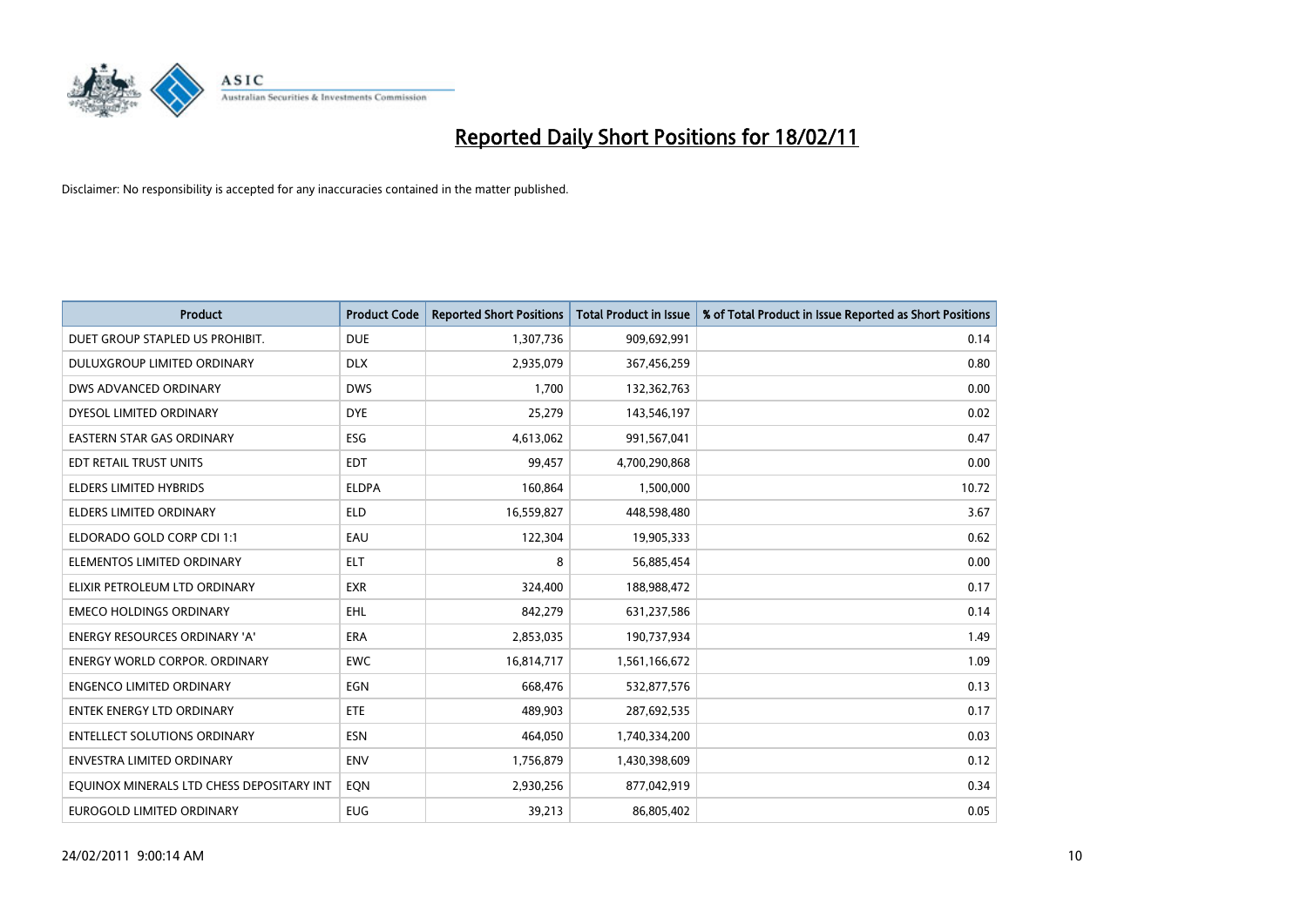

| Product                               | <b>Product Code</b> | <b>Reported Short Positions</b> | Total Product in Issue | % of Total Product in Issue Reported as Short Positions |
|---------------------------------------|---------------------|---------------------------------|------------------------|---------------------------------------------------------|
| <b>EVEREST FINANCIAL ORDINARY</b>     | <b>EFG</b>          | 4,300                           | 251,442,316            | 0.00                                                    |
| <b>EXCO RESOURCES LTD ORDINARY</b>    | EXS                 | 31,826                          | 346,494,187            | 0.01                                                    |
| EXTRACT RESOURCES ORDINARY            | <b>EXT</b>          | 303,366                         | 243,552,298            | 0.11                                                    |
| FAIRFAX MEDIA LTD ORDINARY            | <b>FXI</b>          | 315,952,821                     | 2,351,955,725          | 13.41                                                   |
| <b>FANTASTIC HOLDINGS ORDINARY</b>    | <b>FAN</b>          | 6,933                           | 102,739,538            | 0.00                                                    |
| FAR LTD ORDINARY                      | <b>FAR</b>          | 664,906                         | 1,244,439,464          | 0.05                                                    |
| FERRAUS LIMITED ORDINARY              | <b>FRS</b>          | 250,370                         | 205,700,890            | 0.12                                                    |
| FISHER & PAYKEL APP. ORDINARY         | <b>FPA</b>          | 8,773,970                       | 724,235,162            | 1.21                                                    |
| FISHER & PAYKEL H. ORDINARY           | <b>FPH</b>          | 2,674,947                       | 520,409,135            | 0.52                                                    |
| FKP PROPERTY GROUP STAPLED SECURITIES | <b>FKP</b>          | 22,527,141                      | 1,174,033,185          | 1.95                                                    |
| FLEETWOOD CORP ORDINARY               | <b>FWD</b>          | 83,064                          | 57,281,484             | 0.14                                                    |
| FLETCHER BUILDING ORDINARY            | <b>FBU</b>          | 5,736,178                       | 611,250,393            | 0.94                                                    |
| FLEXIGROUP LIMITED ORDINARY           | <b>FXL</b>          | 52,780                          | 275,472,492            | 0.02                                                    |
| <b>FLIGHT CENTRE ORDINARY</b>         | <b>FLT</b>          | 2,691,491                       | 99,798,029             | 2.71                                                    |
| FLINDERS MINES LTD ORDINARY           | <b>FMS</b>          | 21,410,818                      | 1,820,384,571          | 1.17                                                    |
| <b>FOCUS MINERALS LTD ORDINARY</b>    | <b>FML</b>          | 1,483,053                       | 2,865,543,210          | 0.05                                                    |
| <b>FORGE GROUP LIMITED ORDINARY</b>   | FGE                 | 52,835                          | 82,864,014             | 0.07                                                    |
| FORTE ENERGY NL ORDINARY              | FTE                 | 2,958,986                       | 669,756,735            | 0.44                                                    |
| FORTESCUE METALS GRP ORDINARY         | <b>FMG</b>          | 18,136,206                      | 3,112,711,159          | 0.58                                                    |
| <b>FOSTER'S GROUP ORDINARY</b>        | FGL                 | 11,724,804                      | 1,935,386,127          | 0.61                                                    |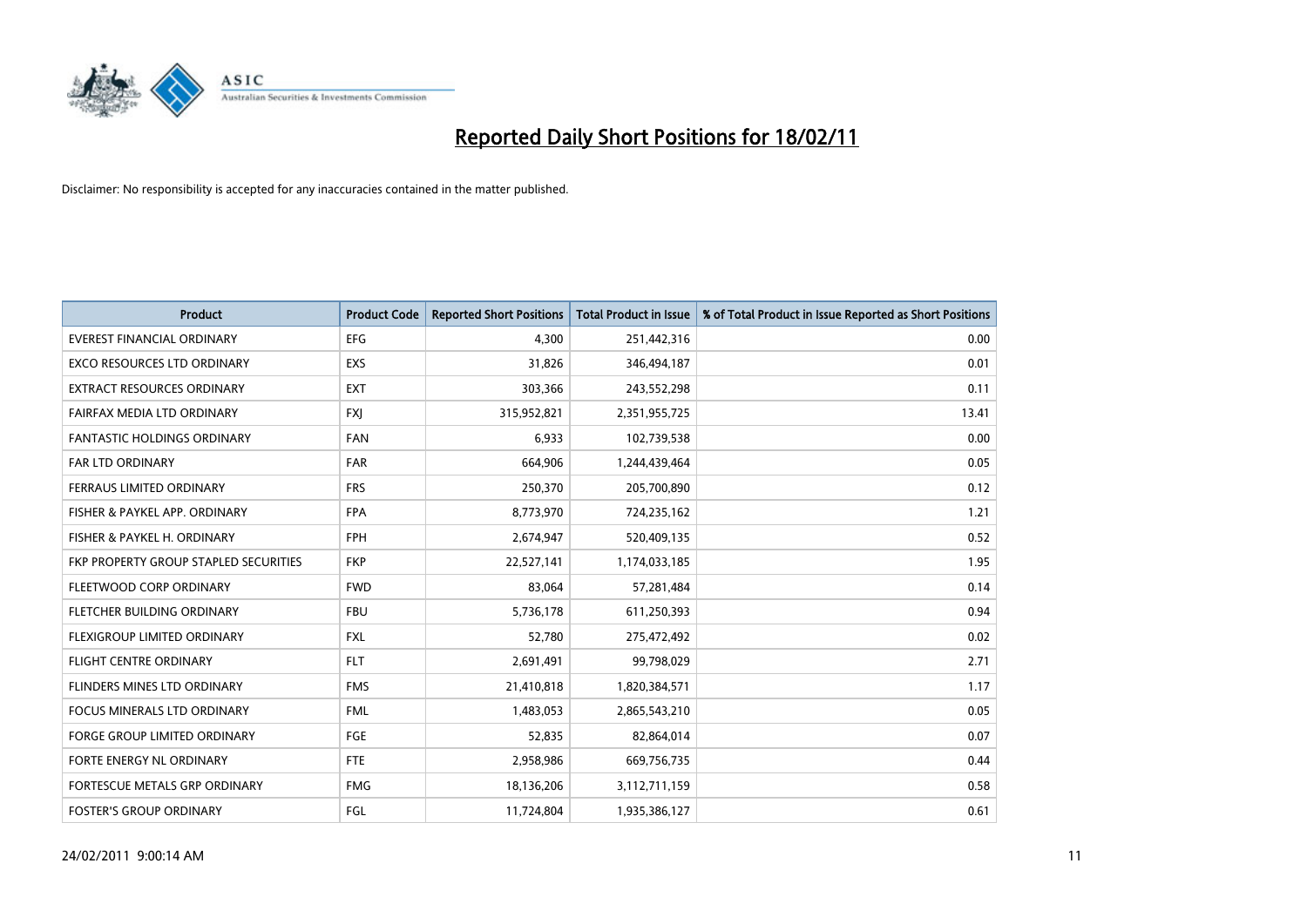

| <b>Product</b>                            | <b>Product Code</b> | <b>Reported Short Positions</b> | Total Product in Issue | % of Total Product in Issue Reported as Short Positions |
|-------------------------------------------|---------------------|---------------------------------|------------------------|---------------------------------------------------------|
| FTD CORPORATION ORDINARY                  | <b>FTD</b>          | 8,088                           | 33,474,593             | 0.02                                                    |
| <b>FUNTASTIC LIMITED ORDINARY</b>         | <b>FUN</b>          | 322,528                         | 340,997,682            | 0.09                                                    |
| <b>G.U.D. HOLDINGS ORDINARY</b>           | GUD                 | 484,942                         | 68,426,721             | 0.73                                                    |
| <b>G8 EDUCATION LIMITED ORDINARY</b>      | <b>GEM</b>          | 883,107                         | 183,304,537            | 0.48                                                    |
| <b>GALAXY RESOURCES ORDINARY</b>          | GXY                 | 694,349                         | 214,236,091            | 0.32                                                    |
| <b>GEODYNAMICS LIMITED ORDINARY</b>       | GDY                 | 649,793                         | 333,643,956            | 0.20                                                    |
| <b>GINDALBIE METALS LTD ORDINARY</b>      | <b>GBG</b>          | 9,858,909                       | 935,215,590            | 1.04                                                    |
| <b>GIRALIA RESOURCES NL ORDINARY</b>      | GIR                 | 74,305                          | 183,085,170            | 0.04                                                    |
| <b>GLOBAL MINING ORDINARY</b>             | <b>GMI</b>          | 8,951                           | 191,820,968            | 0.00                                                    |
| <b>GLOUCESTER COAL ORDINARY</b>           | GCL                 | 253,057                         | 140,447,062            | 0.18                                                    |
| <b>GME RESOURCES LTD ORDINARY</b>         | <b>GME</b>          | 800                             | 302,352,750            | 0.00                                                    |
| <b>GOLDEN WEST RESOURCE ORDINARY</b>      | <b>GWR</b>          | 1,617                           | 189,643,817            | 0.00                                                    |
| <b>GOODMAN FIELDER, ORDINARY</b>          | <b>GFF</b>          | 25,627,661                      | 1,380,386,438          | 1.88                                                    |
| <b>GOODMAN GROUP STAPLED US PROHIBIT.</b> | <b>GMG</b>          | 6,493,201                       | 6,893,222,796          | 0.08                                                    |
| <b>GPT GROUP STAPLED SEC.</b>             | GPT                 | 8,964,170                       | 1,855,529,431          | 0.47                                                    |
| <b>GRAINCORP LIMITED A CLASS ORDINARY</b> | <b>GNC</b>          | 714,739                         | 198,318,900            | 0.35                                                    |
| <b>GRANGE RESOURCES. ORDINARY</b>         | GRR                 | 1,168,798                       | 1,152,077,403          | 0.10                                                    |
| <b>GREENCAP LIMITED ORDINARY</b>          | GCG                 |                                 | 262,515,385            | 0.00                                                    |
| <b>GREENLAND MIN EN LTD ORDINARY</b>      | GGG                 | 1,181,987                       | 310,937,808            | 0.37                                                    |
| <b>GRYPHON MINERALS LTD ORDINARY</b>      | GRY                 | 250,341                         | 292,822,058            | 0.09                                                    |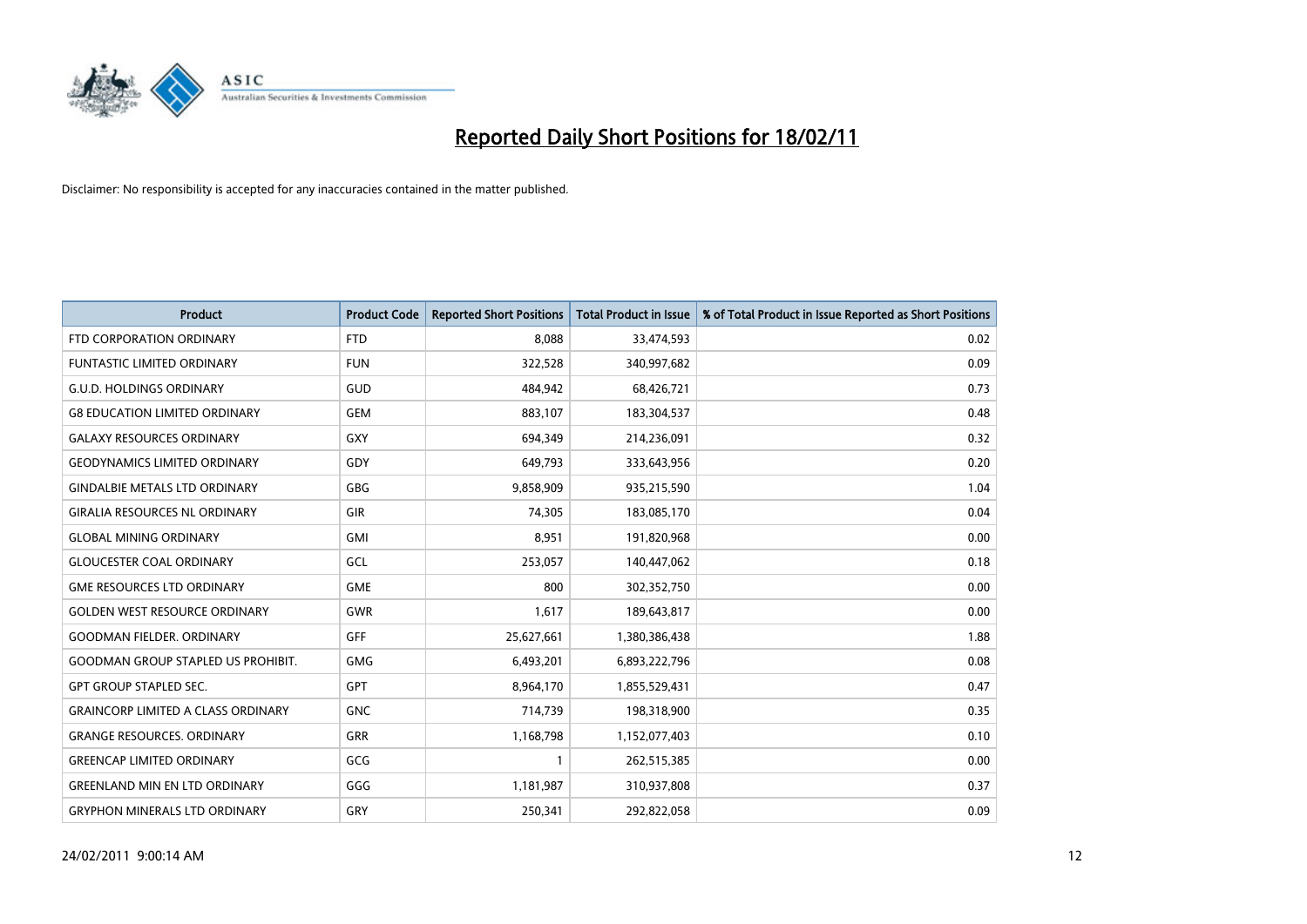

| Product                                          | <b>Product Code</b> | <b>Reported Short Positions</b> | <b>Total Product in Issue</b> | % of Total Product in Issue Reported as Short Positions |
|--------------------------------------------------|---------------------|---------------------------------|-------------------------------|---------------------------------------------------------|
| <b>GUINNESS PEAT GROUP. CHESS DEPOSITARY INT</b> | GPG                 | 56                              | 292,813,582                   | 0.00                                                    |
| <b>GUIARAT NRE COAL LTD ORDINARY</b>             | <b>GNM</b>          | 22,000                          | 890,948,858                   | 0.00                                                    |
| <b>GUNNS LIMITED ORDINARY</b>                    | <b>GNS</b>          | 30,846,625                      | 848,401,559                   | 3.62                                                    |
| <b>GWA GROUP LTD ORDINARY</b>                    | <b>GWA</b>          | 5,504,308                       | 301,102,514                   | 1.84                                                    |
| HARVEY NORMAN ORDINARY                           | <b>HVN</b>          | 38,736,426                      | 1,062,316,784                 | 3.63                                                    |
| HASTIE GROUP LIMITED ORDINARY                    | <b>HST</b>          | 2,690,376                       | 239,781,419                   | 1.11                                                    |
| HASTINGS DIVERSIFIED STAPLED SECURITY            | <b>HDF</b>          | 703.785                         | 520,447,040                   | 0.13                                                    |
| <b>HEARTWARE INT INC CDI 35:1</b>                | <b>HIN</b>          | 272,008                         | 66,059,280                    | 0.41                                                    |
| <b>HENDERSON GROUP CDI 1:1</b>                   | <b>HGG</b>          | 5,650,161                       | 554,072,125                   | 1.02                                                    |
| HFA HOLDINGS LIMITED ORDINARY                    | <b>HFA</b>          | 2,245,964                       | 469,330,170                   | 0.47                                                    |
| HIGHLANDS PACIFIC ORDINARY                       | <b>HIG</b>          | 2,382,804                       | 686,082,148                   | 0.35                                                    |
| HILLCREST LITIGAT, ORDINARY                      | <b>HLS</b>          | 1,600,000                       | 76,488,557                    | 2.09                                                    |
| HILLGROVE RES LTD ORDINARY                       | <b>HGO</b>          | 361,430                         | 793,698,575                   | 0.05                                                    |
| HILLS HOLDINGS LTD ORDINARY                      | <b>HIL</b>          | 1,947,069                       | 248,676,841                   | 0.79                                                    |
| HORIZON OIL LIMITED ORDINARY                     | <b>HZN</b>          | 2,675,639                       | 1,130,311,515                 | 0.23                                                    |
| HUNNU COAL LIMITED ORDINARY                      | <b>HUN</b>          | 1,000,000                       | 182,565,002                   | 0.55                                                    |
| <b>ICON ENERGY LIMITED ORDINARY</b>              | <b>ICN</b>          | 303,636                         | 469,301,394                   | 0.06                                                    |
| <b>IINET LIMITED ORDINARY</b>                    | <b>IIN</b>          | 1,045,291                       | 152,160,119                   | 0.68                                                    |
| <b>ILUKA RESOURCES ORDINARY</b>                  | ILU                 | 4,694,838                       | 418,700,517                   | 1.11                                                    |
| IMF (AUSTRALIA) LTD ORDINARY                     | <b>IMF</b>          | 395,683                         | 122,496,819                   | 0.32                                                    |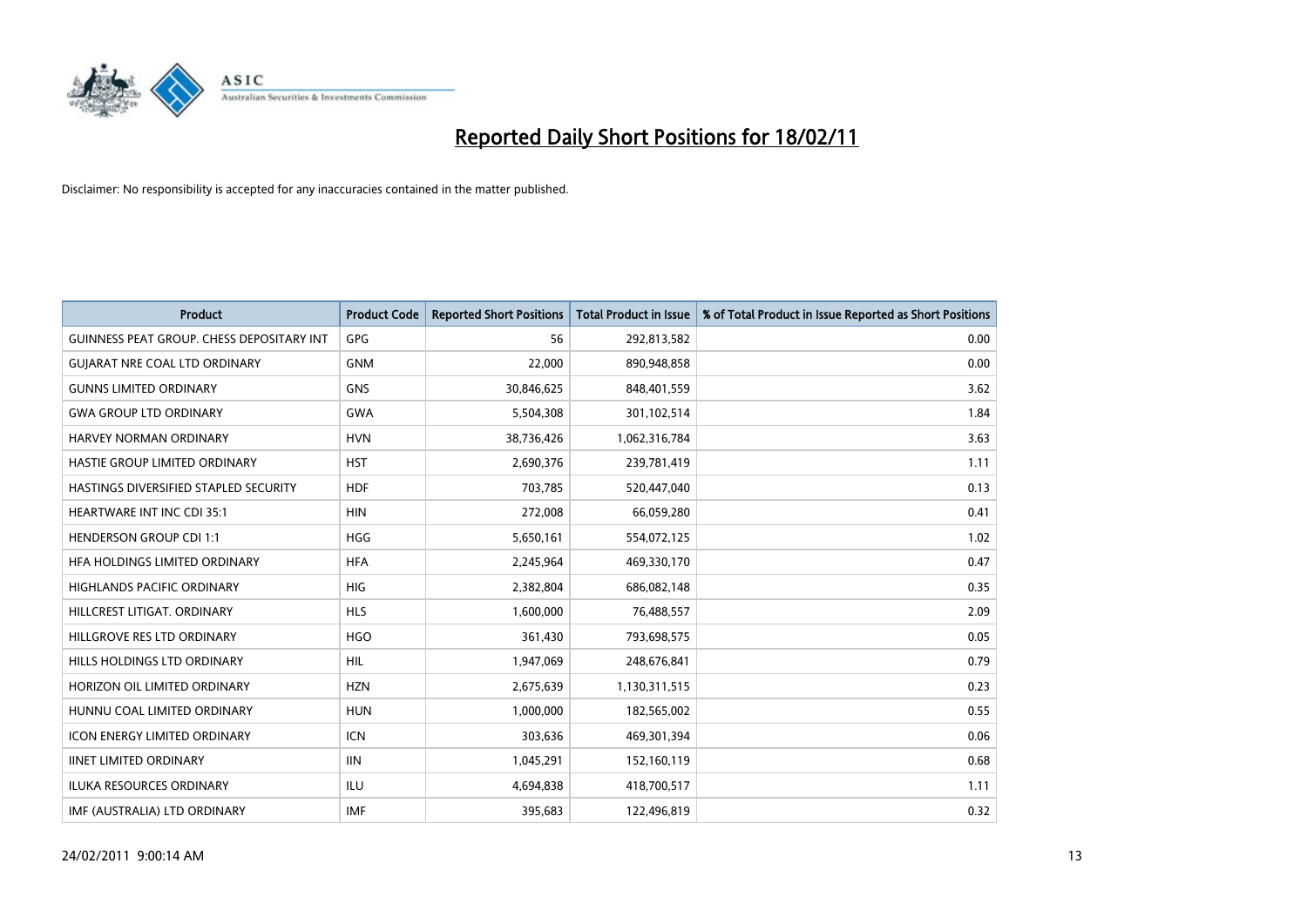

| Product                                   | <b>Product Code</b> | <b>Reported Short Positions</b> | <b>Total Product in Issue</b> | % of Total Product in Issue Reported as Short Positions |
|-------------------------------------------|---------------------|---------------------------------|-------------------------------|---------------------------------------------------------|
| <b>IMX RESOURCES LTD ORDINARY</b>         | <b>IXR</b>          | 20,000                          | 262,612,803                   | 0.01                                                    |
| <b>INCITEC PIVOT ORDINARY</b>             | <b>IPL</b>          | 9,975,439                       | 1,628,730,107                 | 0.60                                                    |
| <b>INDAGO RESOURCES LTD ORDINARY</b>      | <b>IDG</b>          | 8,179                           | 7,398,655                     | 0.11                                                    |
| INDEPENDENCE GROUP ORDINARY               | <b>IGO</b>          | 1,814,692                       | 138,777,305                   | 1.29                                                    |
| <b>INDOPHIL RESOURCES ORDINARY</b>        | <b>IRN</b>          | 340,039                         | 471,445,763                   | 0.07                                                    |
| <b>INDUSTREA LIMITED ORDINARY</b>         | IDL                 | 1,129,456                       | 363,878,295                   | 0.30                                                    |
| <b>INFIGEN ENERGY STAPLED SECURITIES</b>  | <b>IFN</b>          | 7,031,356                       | 761,222,569                   | 0.92                                                    |
| ING INDUSTRIAL FUND UNITS                 | <b>IIF</b>          | 885,506                         | 2,592,249,647                 | 0.03                                                    |
| ING OFFICE FUND STAPLED SECURITIES        | <b>IOF</b>          | 15,323,191                      | 2,729,071,212                 | 0.55                                                    |
| ING RE COM GROUP STAPLED SECURITIES       | <b>ILF</b>          | 9,075                           | 441,029,194                   | 0.00                                                    |
| <b>INSURANCE AUSTRALIA ORDINARY</b>       | IAG                 | 7,360,464                       | 2,079,034,021                 | 0.35                                                    |
| <b>INTEGRA MINING LTD, ORDINARY</b>       | IGR                 | 4,455,331                       | 757,942,394                   | 0.58                                                    |
| INTER COAL HOLD LTD ORDINARY              | ICL                 | 505,038                         | 316,342,835                   | 0.15                                                    |
| <b>INTREPID MINES ORDINARY</b>            | <b>IAU</b>          | 2,594,422                       | 517,525,349                   | 0.48                                                    |
| <b>INVOCARE LIMITED ORDINARY</b>          | <b>IVC</b>          | 1,090,953                       | 102,421,288                   | 1.07                                                    |
| ION LIMITED ORDINARY                      | <b>ION</b>          | 328,906                         | 256,365,105                   | 0.13                                                    |
| <b>IOOF HOLDINGS LTD ORDINARY</b>         | <b>IFL</b>          | 1,763,998                       | 229,794,395                   | 0.76                                                    |
| <b>IRESS MARKET TECH. ORDINARY</b>        | <b>IRE</b>          | 2,180,382                       | 126,018,142                   | 1.73                                                    |
| <b>IRON ORE HOLDINGS ORDINARY</b>         | <b>IOH</b>          | 190,486                         | 137,615,694                   | 0.14                                                    |
| ISHARES MSCI AUS 200 ISHARES MSCI AUS 200 | IOZ                 | 96,884                          | 1,875,000                     | 5.17                                                    |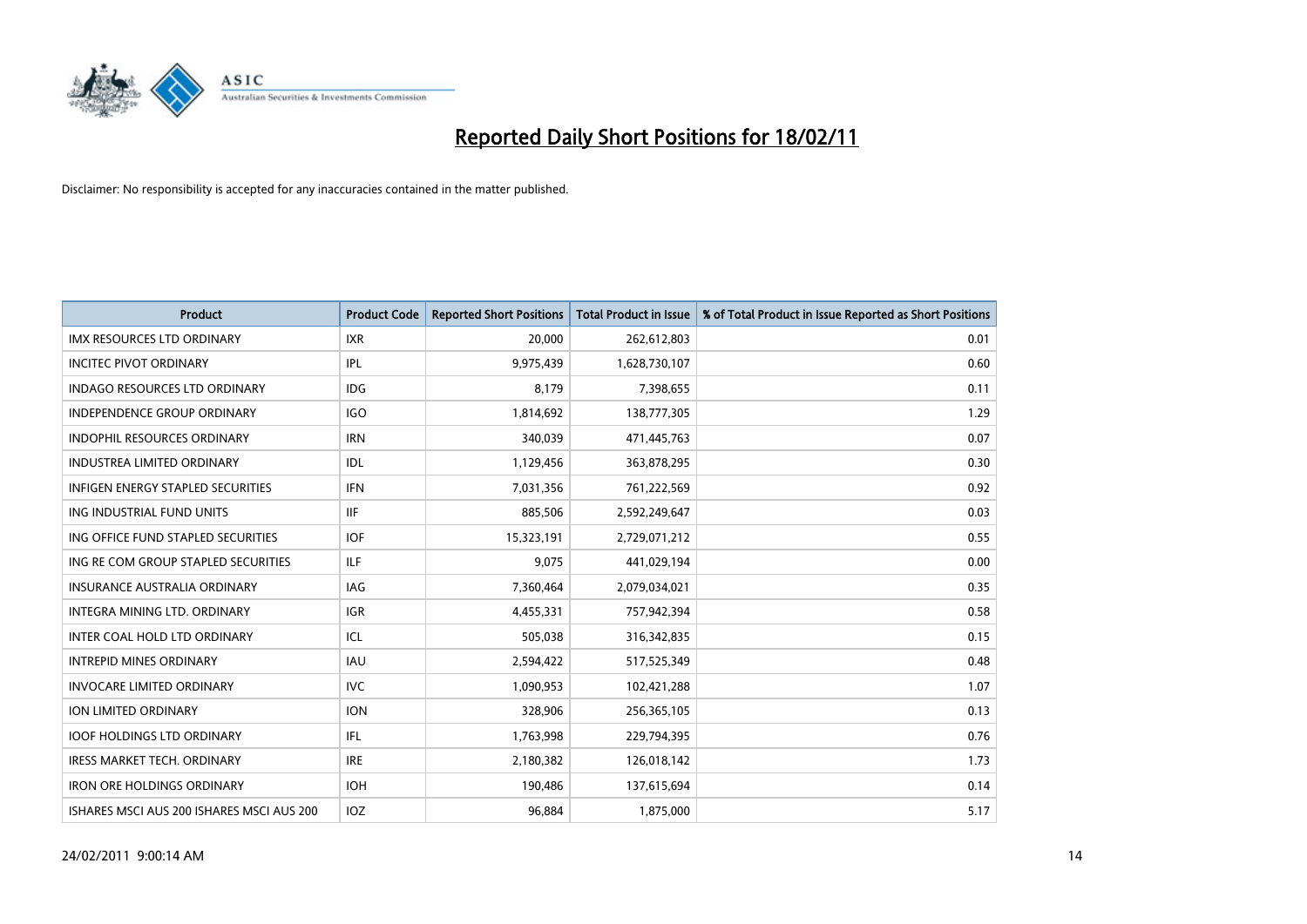

| <b>Product</b>                                  | <b>Product Code</b> | <b>Reported Short Positions</b> | Total Product in Issue | % of Total Product in Issue Reported as Short Positions |
|-------------------------------------------------|---------------------|---------------------------------|------------------------|---------------------------------------------------------|
| <b>ISHARES MSCI TAIWAN CDI 1:1</b>              | <b>ITW</b>          | 22,474                          | 184,400,000            | 0.01                                                    |
| ISHARES S&P 500 CDI 1:1                         | <b>IVV</b>          | 139.836                         | 116,350,000            | 0.12                                                    |
| ISHARES S&P HIGH DIV ISHARES S&P HIGH DIV       | <b>IHD</b>          | 4,940                           | 1,700,000              | 0.29                                                    |
| ISHARES S&P MCAP 400 CDI 1:1                    | <b>IJH</b>          | 2,015                           | 57,450,000             | 0.00                                                    |
| ISHARES S&P SCAP 600 CDI 1:1                    | <b>IJR</b>          | 4.792                           | 71,300,000             | 0.01                                                    |
| ISHARES SMALL ORDS ISHARES SMALL ORDS           | <b>ISO</b>          | 38,000                          | 5,400,000              | 0.70                                                    |
| <b>ISOFT GROUP LIMITED ORDINARY</b>             | <b>ISF</b>          | 7,256,605                       | 1,070,595,874          | 0.67                                                    |
| <b>IVANHOE AUSTRALIA ORDINARY</b>               | <b>IVA</b>          | 250,559                         | 418,410,103            | 0.06                                                    |
| <b>JABIRU METALS LTD ORDINARY</b>               | <b>JML</b>          | 157,593                         | 553,304,180            | 0.02                                                    |
| <b>IAMES HARDIE INDUST CHESS DEPOSITARY INT</b> | <b>IHX</b>          | 16,546,717                      | 436,128,074            | 3.79                                                    |
| <b>JAMESON RESOURCES ORDINARY</b>               | <b>JAL</b>          | 1,600,000                       | 95,828,865             | 1.67                                                    |
| <b>JB HI-FI LIMITED ORDINARY</b>                | <b>IBH</b>          | 9,987,847                       | 109,325,145            | 9.12                                                    |
| <b>KAGARA LTD ORDINARY</b>                      | KZL                 | 4.420.673                       | 707,789,717            | 0.62                                                    |
| KANGAROO RES LTD ORDINARY                       | <b>KRL</b>          | 600.000                         | 1,119,430,012          | 0.05                                                    |
| KAROON GAS AUSTRALIA ORDINARY                   | <b>KAR</b>          | 1,025,967                       | 217,620,769            | 0.48                                                    |
| KATHMANDU HOLD LTD ORDINARY                     | <b>KMD</b>          | 660.401                         | 200,000,000            | 0.33                                                    |
| <b>KEYBRIDGE CAPITAL ORDINARY</b>               | <b>KBC</b>          | 5,999                           | 172,070,564            | 0.00                                                    |
| KIMBERLEY METALS LTD ORDINARY                   | KBL                 | 3,397                           | 161,976,319            | 0.00                                                    |
| KINGSGATE CONSOLID. ORDINARY                    | <b>KCN</b>          | 764,399                         | 102,455,765            | 0.75                                                    |
| KINGSROSE MINING LTD ORDINARY                   | <b>KRM</b>          | 155,500                         | 255,322,488            | 0.06                                                    |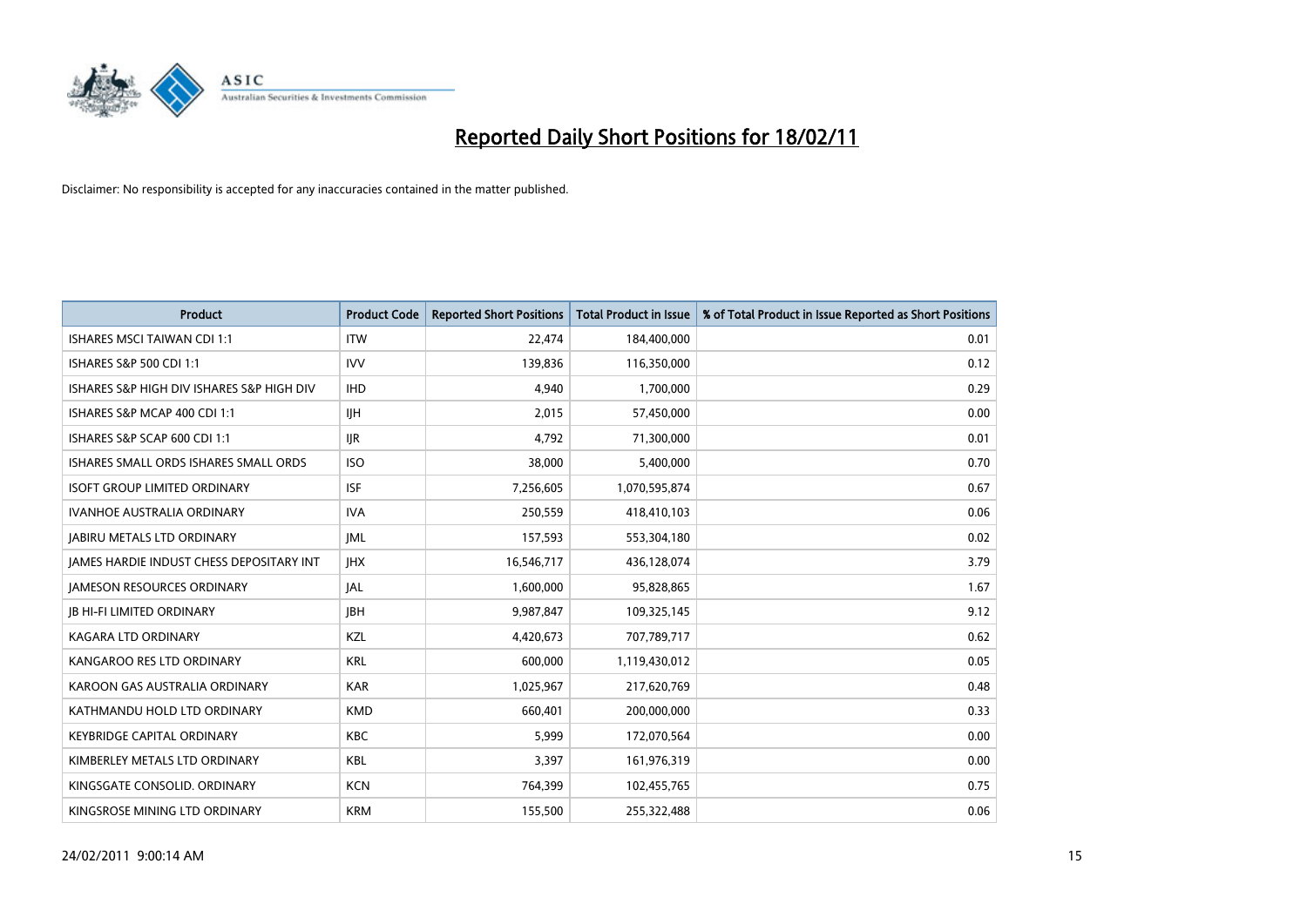

| <b>Product</b>                        | <b>Product Code</b> | <b>Reported Short Positions</b> | <b>Total Product in Issue</b> | % of Total Product in Issue Reported as Short Positions |
|---------------------------------------|---------------------|---------------------------------|-------------------------------|---------------------------------------------------------|
| LEIGHTON HOLDINGS ORDINARY            | LEI                 | 7,116,255                       | 302,244,299                   | 2.36                                                    |
| LEND LEASE GROUP UNIT/ORD STAPLED     | LLC                 | 1,091,789                       | 565,558,754                   | 0.20                                                    |
| LINC ENERGY LTD ORDINARY              | <b>LNC</b>          | 5,896,156                       | 503,418,900                   | 1.18                                                    |
| LIQUEFIED NATURAL ORDINARY            | <b>LNG</b>          | 41,685                          | 214,099,015                   | 0.02                                                    |
| LYNAS CORPORATION ORDINARY            | <b>LYC</b>          | 64,228,000                      | 1,662,499,093                 | 3.86                                                    |
| M2 TELECOMMUNICATION ORDINARY         | <b>MTU</b>          | 4,377                           | 122,855,336                   | 0.00                                                    |
| MACARTHUR COAL ORDINARY               | <b>MCC</b>          | 1,775,327                       | 299,476,903                   | 0.59                                                    |
| <b>MACMAHON HOLDINGS ORDINARY</b>     | <b>MAH</b>          | 6,379,604                       | 733,711,705                   | 0.86                                                    |
| MACO ATLAS ROADS GRP ORDINARY STAPLED | <b>MOA</b>          | 3,672,017                       | 452,345,907                   | 0.80                                                    |
| MACOUARIE GROUP LTD ORDINARY          | MQG                 | 3,075,962                       | 346,802,822                   | 0.88                                                    |
| MAGMA METALS LTD. ORDINARY            | <b>MMW</b>          | 26,000                          | 195,605,923                   | 0.01                                                    |
| MANTRA RESOURCES ORDINARY             | <b>MRU</b>          | 73,811                          | 134,465,075                   | 0.05                                                    |
| MAP GROUP STAPLED US PROHIBIT.        | <b>MAP</b>          | 2,695,163                       | 1,861,210,782                 | 0.14                                                    |
| MCMILLAN SHAKESPEARE ORDINARY         | <b>MMS</b>          | 52,322                          | 67,998,560                    | 0.07                                                    |
| <b>MCPHERSON'S LTD ORDINARY</b>       | <b>MCP</b>          | 32,650                          | 71,651,758                    | 0.04                                                    |
| MEDUSA MINING LTD ORDINARY            | <b>MML</b>          | 1,217,746                       | 188,233,911                   | 0.65                                                    |
| MELBOURNE IT LIMITED ORDINARY         | <b>MLB</b>          | 136,142                         | 80,043,955                    | 0.17                                                    |
| MEO AUSTRALIA LTD ORDINARY            | <b>MEO</b>          | 3,874,311                       | 539,913,260                   | 0.71                                                    |
| <b>MERMAID MARINE ORDINARY</b>        | <b>MRM</b>          | 657,802                         | 213,763,662                   | 0.31                                                    |
| MESOBLAST LIMITED ORDINARY            | <b>MSB</b>          | 485,693                         | 277,937,562                   | 0.17                                                    |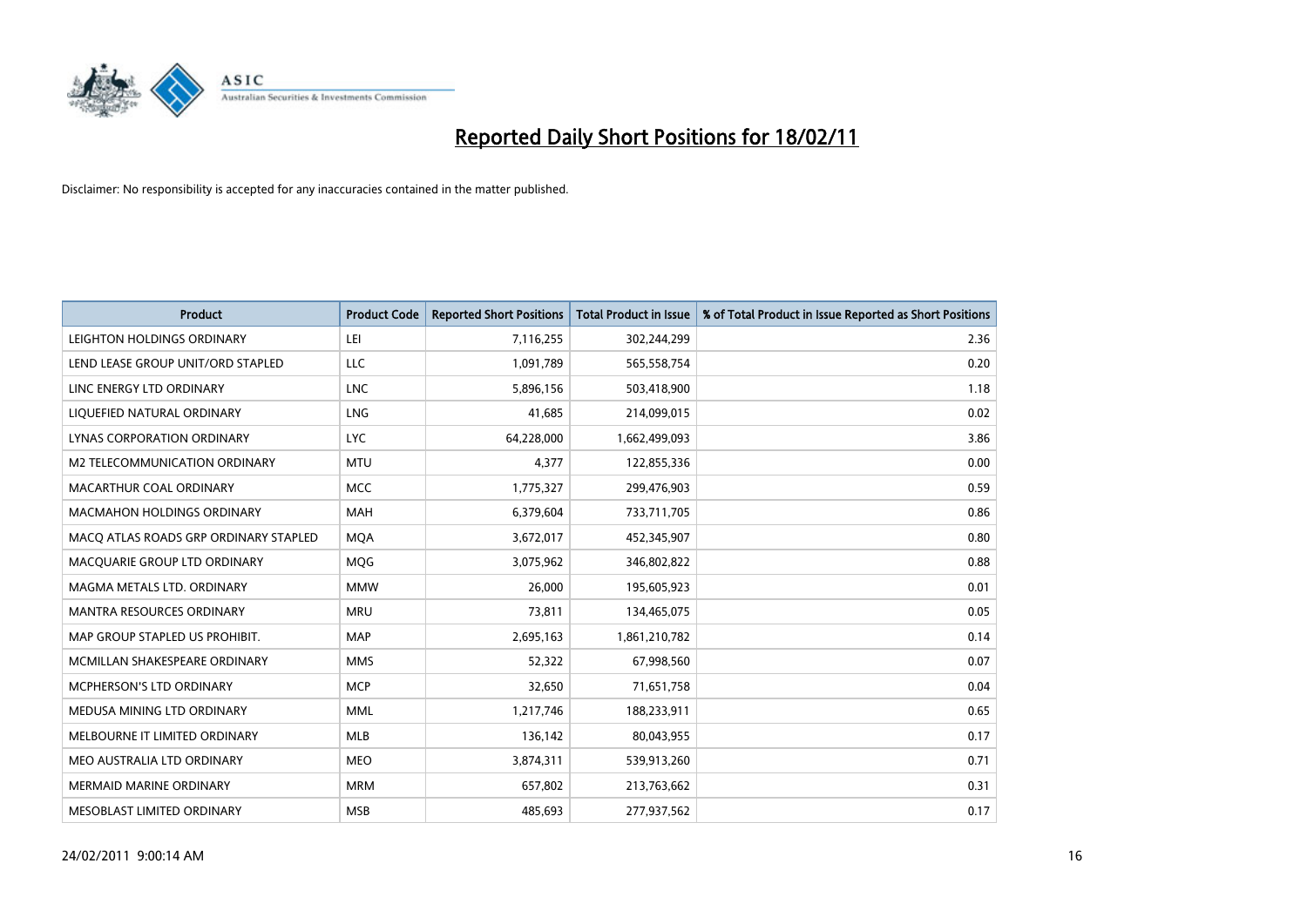

| <b>Product</b>                          | <b>Product Code</b> | <b>Reported Short Positions</b> | <b>Total Product in Issue</b> | % of Total Product in Issue Reported as Short Positions |
|-----------------------------------------|---------------------|---------------------------------|-------------------------------|---------------------------------------------------------|
| METALS X LIMITED ORDINARY               | <b>MLX</b>          | 510,273                         | 1,365,661,782                 | 0.04                                                    |
| METCASH LIMITED ORDINARY                | <b>MTS</b>          | 23,548,875                      | 768,804,339                   | 3.05                                                    |
| METGASCO LIMITED ORDINARY               | <b>MEL</b>          | 249,447                         | 252,460,972                   | 0.10                                                    |
| MICLYN EXP OFFSHR ORDINARY              | <b>MIO</b>          | 100,042                         | 271,700,000                   | 0.04                                                    |
| MINARA RESOURCES ORDINARY               | <b>MRE</b>          | 7,948,071                       | 1,167,783,517                 | 0.66                                                    |
| MINCOR RESOURCES NL ORDINARY            | <b>MCR</b>          | 655,594                         | 200,608,804                   | 0.32                                                    |
| MINEMAKERS LIMITED ORDINARY             | <b>MAK</b>          | 269,127                         | 227,003,950                   | 0.12                                                    |
| MINERAL DEPOSITS ORDINARY               | <b>MDL</b>          | 258,393                         | 60,768,582                    | 0.42                                                    |
| MINERAL RESOURCES. ORDINARY             | <b>MIN</b>          | 218,843                         | 168,812,735                   | 0.13                                                    |
| MIRABELA NICKEL LTD ORDINARY            | <b>MBN</b>          | 9,475,052                       | 491,561,237                   | 1.90                                                    |
| MIRVAC GROUP STAPLED SECURITIES         | <b>MGR</b>          | 19,633,119                      | 3,415,819,357                 | 0.57                                                    |
| MOLOPO ENERGY LTD ORDINARY              | <b>MPO</b>          | 1,865,522                       | 250,972,584                   | 0.75                                                    |
| <b>MONADELPHOUS GROUP ORDINARY</b>      | <b>MND</b>          | 522,397                         | 87,576,827                    | 0.59                                                    |
| MORTGAGE CHOICE LTD ORDINARY            | <b>MOC</b>          | 1,514                           | 119,948,255                   | 0.00                                                    |
| <b>MOUNT GIBSON IRON ORDINARY</b>       | <b>MGX</b>          | 5,029,348                       | 1,082,570,693                 | 0.46                                                    |
| MULTIPLEX SITES SITES                   | <b>MXUPA</b>        | 46                              | 4,500,000                     | 0.00                                                    |
| MURCHISON METALS LTD ORDINARY           | <b>MMX</b>          | 12,831,664                      | 435,884,268                   | 2.92                                                    |
| <b>MYER HOLDINGS LTD ORDINARY</b>       | <b>MYR</b>          | 12,570,623                      | 582,297,884                   | 2.12                                                    |
| <b>MYSTATE LIMITED ORDINARY</b>         | <b>MYS</b>          | 1,400                           | 67,439,158                    | 0.00                                                    |
| NAMOI COTTON CO-OP CO-OPERATIVE CAP.UNT | <b>NAM</b>          | 205,227                         | 96,978,836                    | 0.21                                                    |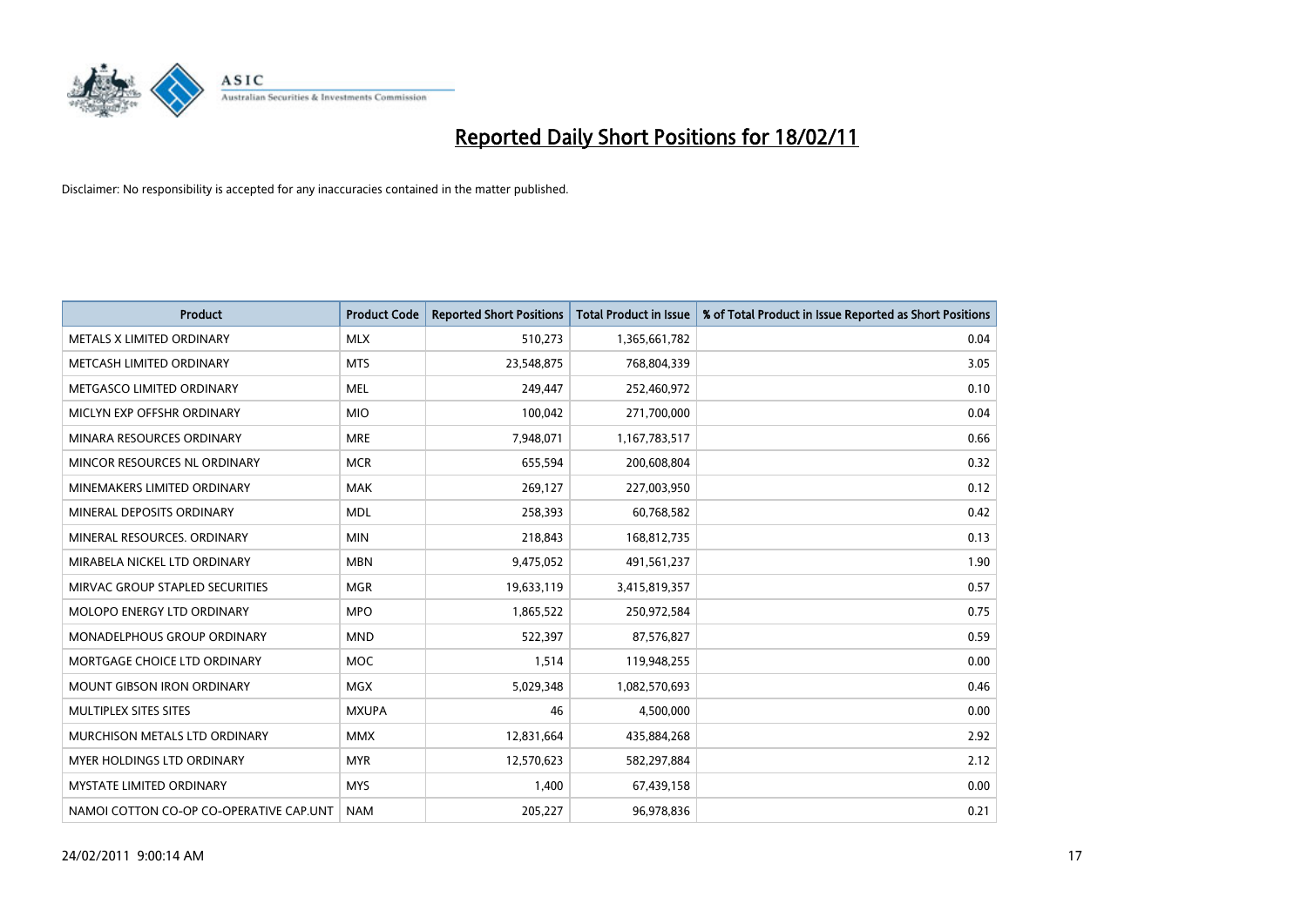

| <b>Product</b>                | <b>Product Code</b> | <b>Reported Short Positions</b> | <b>Total Product in Issue</b> | % of Total Product in Issue Reported as Short Positions |
|-------------------------------|---------------------|---------------------------------|-------------------------------|---------------------------------------------------------|
| NATIONAL AUST, BANK ORDINARY  | <b>NAB</b>          | 10,846,923                      | 2,169,575,514                 | 0.49                                                    |
| NATURAL FUEL LIMITED ORDINARY | <b>NFL</b>          |                                 | 721,912                       | 0.00                                                    |
| NAVITAS LIMITED ORDINARY      | <b>NVT</b>          | 1,396,846                       | 369,358,564                   | 0.36                                                    |
| NEPTUNE MARINE ORDINARY       | <b>NMS</b>          | 1,937,149                       | 442,352,382                   | 0.43                                                    |
| NEW GUINEA ENERGY ORDINARY    | <b>NGE</b>          | 9,024                           | 846,541,193                   | 0.00                                                    |
| NEW HOPE CORPORATION ORDINARY | <b>NHC</b>          | 875,872                         | 830,230,549                   | 0.11                                                    |
| NEWCREST MINING ORDINARY      | <b>NCM</b>          | 2,863,153                       | 765,173,287                   | 0.34                                                    |
| NEWS CORP A NON-VOTING CDI    | <b>NWSLV</b>        | 268,566                         | 1,828,328,439                 | 0.01                                                    |
| NEWS CORP B VOTING CDI        | <b>NWS</b>          | 7,826,191                       | 798,520,953                   | 0.99                                                    |
| NEXBIS LIMITED ORDINARY       | <b>NBS</b>          | 63,733                          | 798,356,704                   | 0.01                                                    |
| NEXUS ENERGY LIMITED ORDINARY | <b>NXS</b>          | 10,109,282                      | 1,020,257,304                 | 1.02                                                    |
| NIB HOLDINGS LIMITED ORDINARY | <b>NHF</b>          | 4,911                           | 466,765,752                   | 0.00                                                    |
| NICK SCALI LIMITED ORDINARY   | <b>NCK</b>          | 35,846                          | 81,000,000                    | 0.04                                                    |
| NIDO PETROLEUM ORDINARY       | <b>NDO</b>          | 2,398,292                       | 1,353,627,921                 | 0.17                                                    |
| NKWE PLATINUM 10C US COMMON   | <b>NKP</b>          | 240,577                         | 559,651,184                   | 0.05                                                    |
| NOBLE MINERAL RES ORDINARY    | <b>NMG</b>          | 569,602                         | 380,608,741                   | 0.15                                                    |
| NORTHERN CREST ORDINARY       | <b>NOC</b>          | 24,345                          | 116,074,781                   | 0.02                                                    |
| NORTHERN ENERGY CORP ORDINARY | <b>NEC</b>          | 52,954                          | 128,420,838                   | 0.04                                                    |
| NORTHERN IRON LTD ORDINARY    | <b>NFE</b>          | 1,307,063                       | 336,084,863                   | 0.38                                                    |
| NORTHERN MIN LTD ORDINARY     | <b>NTU</b>          | 97,075                          | 163,308,852                   | 0.06                                                    |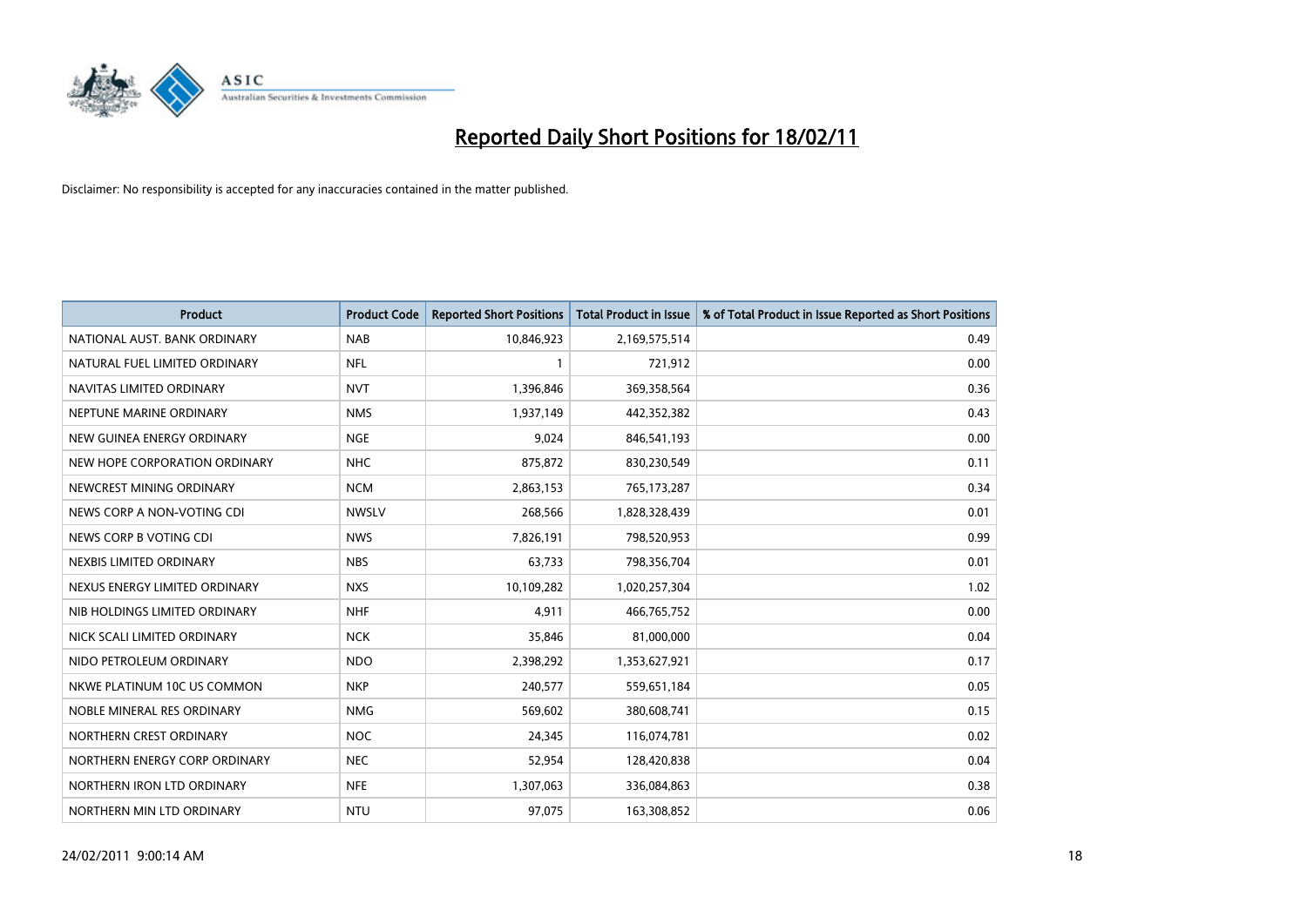

| <b>Product</b>                        | <b>Product Code</b> | <b>Reported Short Positions</b> | <b>Total Product in Issue</b> | % of Total Product in Issue Reported as Short Positions |
|---------------------------------------|---------------------|---------------------------------|-------------------------------|---------------------------------------------------------|
| NRW HOLDINGS LIMITED ORDINARY         | <b>NWH</b>          | 259,422                         | 251,223,000                   | 0.09                                                    |
| NUCOAL RESOURCES NL ORDINARY          | <b>NCR</b>          | 529,153                         | 380,067,126                   | 0.14                                                    |
| NUFARM LIMITED ORDINARY               | <b>NUF</b>          | 6,766,379                       | 261,833,005                   | 2.56                                                    |
| NUPLEX INDUSTRIES ORDINARY            | <b>NPX</b>          | 95,106                          | 195,060,783                   | 0.05                                                    |
| OAKTON LIMITED ORDINARY               | <b>OKN</b>          | 767,373                         | 93,674,235                    | 0.82                                                    |
| OCEANAGOLD CORP. CHESS DEPOSITARY INT | <b>OGC</b>          | 1,356,008                       | 262,062,610                   | 0.52                                                    |
| OCEANIA CAPITAL LTD ORDINARY          | <b>OCP</b>          | 2,500                           | 91,921,295                    | 0.00                                                    |
| OIL SEARCH LTD ORDINARY               | OSH                 | 10,649,554                      | 1,312,888,303                 | 0.79                                                    |
| OM HOLDINGS LIMITED ORDINARY          | OMH                 | 4,672,158                       | 503,085,150                   | 0.93                                                    |
| <b>ONESTEEL LIMITED ORDINARY</b>      | OST                 | 13,437,581                      | 1,334,723,421                 | 1.01                                                    |
| ORICA LIMITED ORDINARY                | ORI                 | 1,542,888                       | 363,223,767                   | 0.42                                                    |
| ORIGIN ENERGY ORDINARY                | ORG                 | 5,722,377                       | 884,882,512                   | 0.64                                                    |
| OROCOBRE LIMITED ORDINARY             | <b>ORE</b>          | 282,523                         | 95,854,894                    | 0.29                                                    |
| OROTONGROUP LIMITED ORDINARY          | <b>ORL</b>          | 6,246                           | 40,880,902                    | 0.02                                                    |
| OTTO ENERGY LIMITED ORDINARY          | <b>OEL</b>          | 114,204                         | 1,134,540,071                 | 0.01                                                    |
| OZ MINERALS ORDINARY                  | OZL                 | 26,848,947                      | 3,238,546,504                 | 0.82                                                    |
| <b>PACIFIC BRANDS ORDINARY</b>        | <b>PBG</b>          | 7,218,868                       | 931,386,248                   | 0.77                                                    |
| PALADIN ENERGY LTD ORDINARY           | <b>PDN</b>          | 20,304,454                      | 777,455,983                   | 2.60                                                    |
| PAN PACIFIC PETROL. ORDINARY          | <b>PPP</b>          | 242,029                         | 588,612,110                   | 0.04                                                    |
| PANAUST LIMITED ORDINARY              | <b>PNA</b>          | 11,654,405                      | 2,958,612,502                 | 0.39                                                    |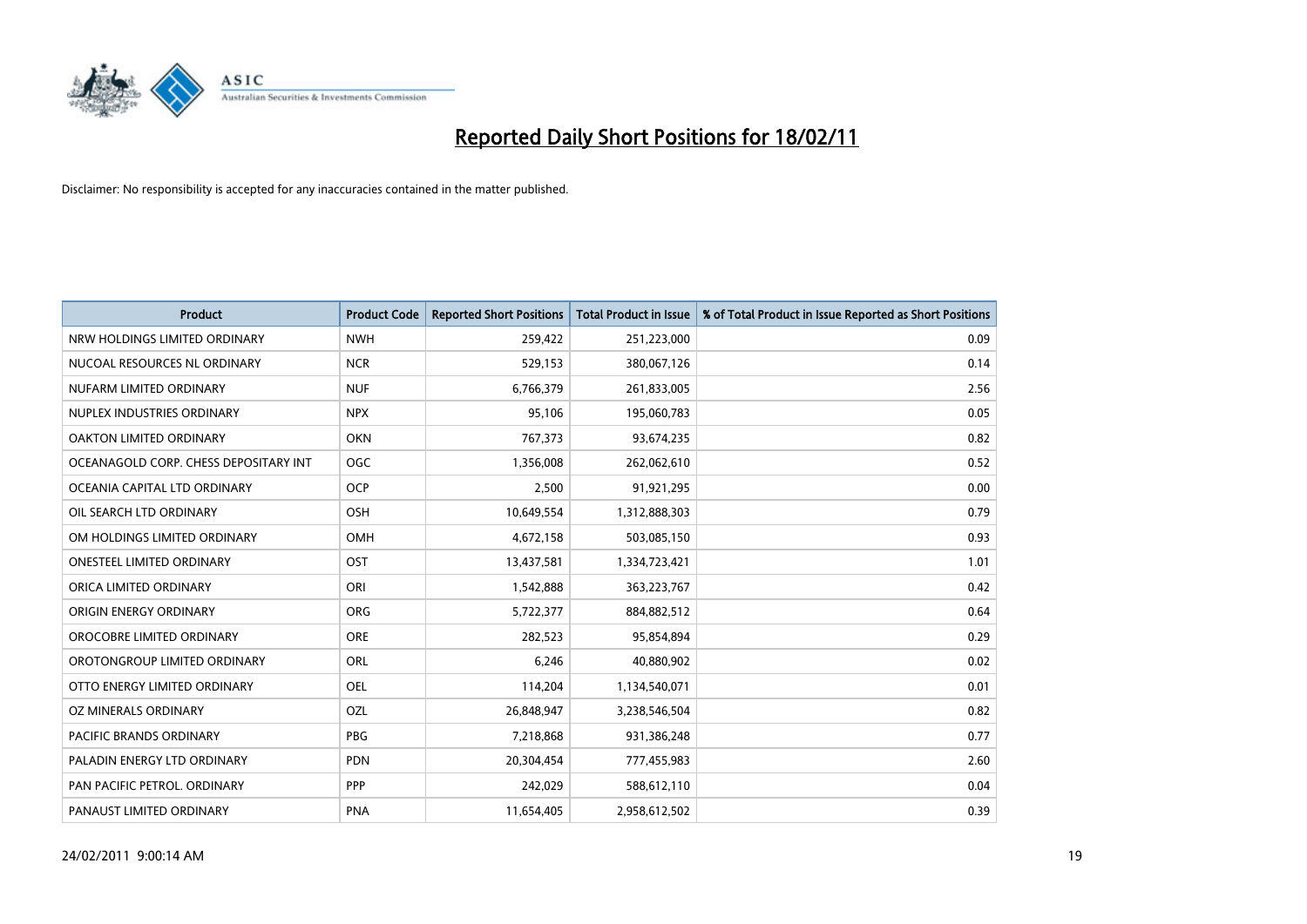

| <b>Product</b>                | <b>Product Code</b> | <b>Reported Short Positions</b> | <b>Total Product in Issue</b> | % of Total Product in Issue Reported as Short Positions |
|-------------------------------|---------------------|---------------------------------|-------------------------------|---------------------------------------------------------|
| PANORAMIC RESOURCES ORDINARY  | PAN                 | 1,227,773                       | 207,050,710                   | 0.58                                                    |
| PAPERLINX LIMITED ORDINARY    | <b>PPX</b>          | 24,201,210                      | 603,580,761                   | 4.01                                                    |
| PAPILLON RES LTD ORDINARY     | PIR                 | 449,691                         | 187,419,893                   | 0.24                                                    |
| PATTIES FOODS LTD ORDINARY    | PFL                 |                                 | 138,908,853                   | 0.00                                                    |
| PEET LIMITED ORDINARY         | <b>PPC</b>          | 92,122                          | 302,965,804                   | 0.03                                                    |
| PENINSULA ENERGY LTD ORDINARY | <b>PEN</b>          | 970,065                         | 2,065,138,440                 | 0.04                                                    |
| PERILYA LIMITED ORDINARY      | PEM                 | 1,488,049                       | 526,075,563                   | 0.28                                                    |
| PERPETUAL LIMITED ORDINARY    | PPT                 | 2,360,020                       | 44,140,166                    | 5.35                                                    |
| PERSEUS MINING LTD ORDINARY   | PRU                 | 2,358,910                       | 423,187,088                   | 0.56                                                    |
| PETSEC ENERGY ORDINARY        | <b>PSA</b>          | 223,332                         | 231,283,622                   | 0.10                                                    |
| PHARMAXIS LTD ORDINARY        | <b>PXS</b>          | 1,103,223                       | 228,127,809                   | 0.49                                                    |
| PHOTON GROUP LTD ORDINARY     | PGA                 | 250,510                         | 1,540,543,357                 | 0.02                                                    |
| PIKE RIVER COAL ORDINARY      | <b>PRC</b>          | 257,595                         | 405,513,933                   | 0.06                                                    |
| PLATINUM ASSET ORDINARY       | <b>PTM</b>          | 5,894,191                       | 561,347,878                   | 1.03                                                    |
| PLATINUM AUSTRALIA ORDINARY   | <b>PLA</b>          | 5,650,530                       | 392,430,039                   | 1.46                                                    |
| PLATINUM CAPITAL LTD ORDINARY | <b>PMC</b>          |                                 | 163,732,888                   | 0.00                                                    |
| PLUTON RESOURCES ORDINARY     | <b>PLV</b>          | 26,219                          | 181,457,362                   | 0.01                                                    |
| PMP LIMITED ORDINARY          | <b>PMP</b>          | 284,753                         | 335,338,483                   | 0.07                                                    |
| PORT BOUVARD LIMITED ORDINARY | PBD                 | 6,754                           | 593,868,295                   | 0.00                                                    |
| POSEIDON NICK LTD ORDINARY    | POS                 | 250                             | 194,876,072                   | 0.00                                                    |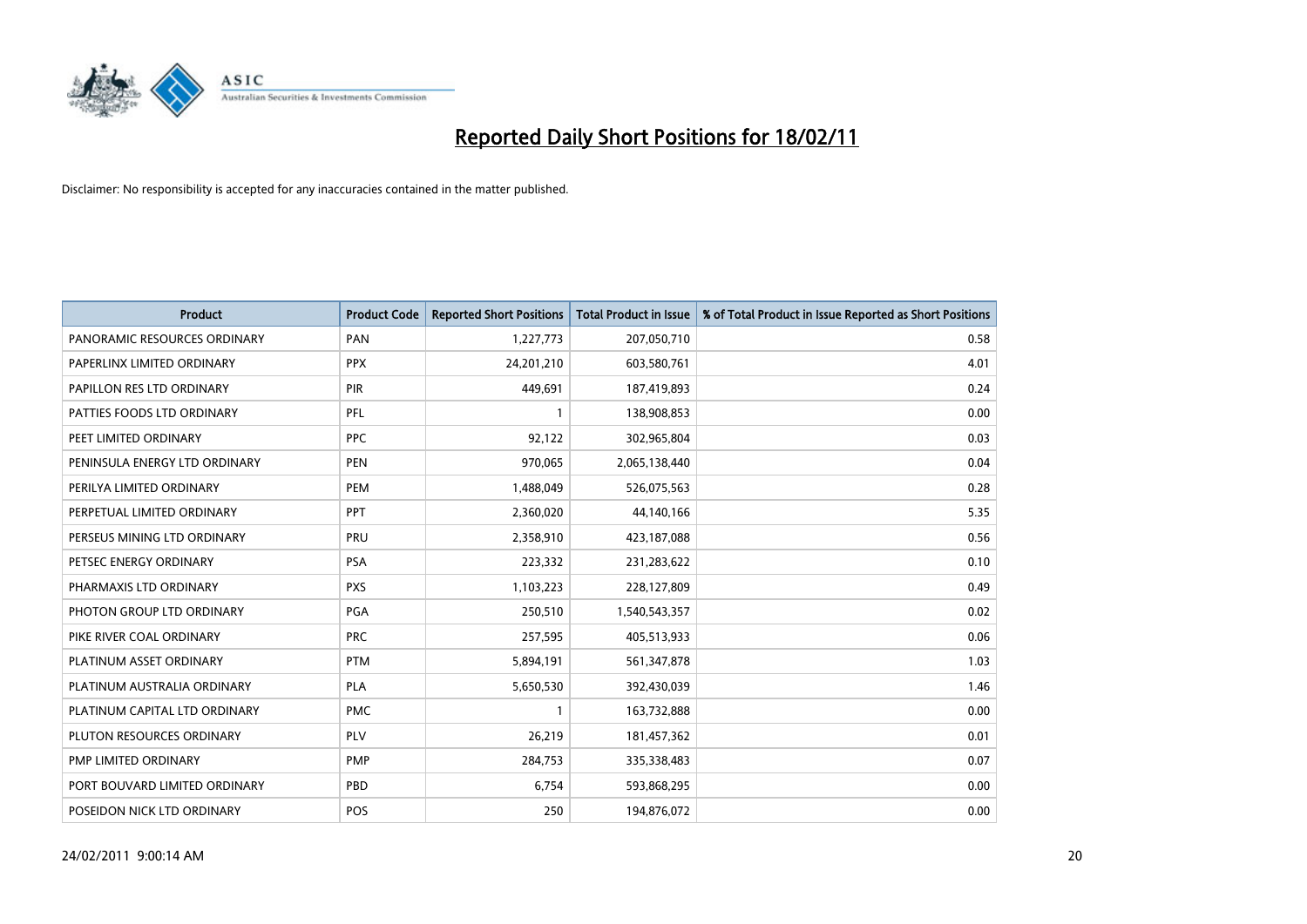

| <b>Product</b>                       | <b>Product Code</b> | <b>Reported Short Positions</b> | Total Product in Issue | % of Total Product in Issue Reported as Short Positions |
|--------------------------------------|---------------------|---------------------------------|------------------------|---------------------------------------------------------|
| PREMIER INVESTMENTS ORDINARY         | <b>PMV</b>          | 364,857                         | 155,030,045            | 0.23                                                    |
| PRIMARY HEALTH CARE ORDINARY         | <b>PRY</b>          | 10,752,211                      | 496,073,188            | 2.15                                                    |
| PRIME INFR GROUP. STAPLED SECURITIES | PIH                 | 308,735                         | 351,776,795            | 0.09                                                    |
| PRIME MEDIA GRP LTD ORDINARY         | PRT                 | $\overline{2}$                  | 366,330,303            | 0.00                                                    |
| PRIMEAG AUSTRALIA ORDINARY           | PAG                 | 670                             | 150,569,976            | 0.00                                                    |
| PROGEN PHARMACEUTIC ORDINARY         | PGL                 | 151,596                         | 24,709,097             | 0.61                                                    |
| PROGRAMMED ORDINARY                  | <b>PRG</b>          | 525,072                         | 118,169,908            | 0.45                                                    |
| <b>PSIVIDA CORP CDI 1:1</b>          | <b>PVA</b>          | 6,878                           | 8,972,191              | 0.08                                                    |
| <b>QANTAS AIRWAYS ORDINARY</b>       | QAN                 | 25,700,605                      | 2,265,123,620          | 1.14                                                    |
| OBE INSURANCE GROUP ORDINARY         | <b>OBE</b>          | 21,165,476                      | 1,051,731,456          | 2.00                                                    |
| OR NATIONAL LIMITED ORDINARY         | <b>ORN</b>          | 17,199,751                      | 2,440,000,000          | 0.70                                                    |
| <b>QUBE LOGISTICS ORDINARY UNITS</b> | QUB                 | 2,400                           | 517,868,029            | 0.00                                                    |
| RAMELIUS RESOURCES ORDINARY          | <b>RMS</b>          | 37,248                          | 291,208,795            | 0.01                                                    |
| RAMSAY HEALTH CARE ORDINARY          | <b>RHC</b>          | 986.828                         | 202,081,252            | 0.48                                                    |
| <b>RCR TOMLINSON ORDINARY</b>        | <b>RCR</b>          | 68,067                          | 131,892,672            | 0.05                                                    |
| <b>REA GROUP ORDINARY</b>            | <b>REA</b>          | 40,051                          | 129,691,280            | 0.02                                                    |
| <b>RECKON LIMITED ORDINARY</b>       | <b>RKN</b>          | $\overline{2}$                  | 133,384,060            | 0.00                                                    |
| RED FORK ENERGY ORDINARY             | <b>RFE</b>          | 7,813                           | 139,535,000            | 0.01                                                    |
| <b>REDFLEX HOLDINGS ORDINARY</b>     | <b>RDF</b>          | 858                             | 110,345,599            | 0.00                                                    |
| REED RESOURCES LTD ORDINARY          | <b>RDR</b>          | 268,205                         | 193,271,768            | 0.14                                                    |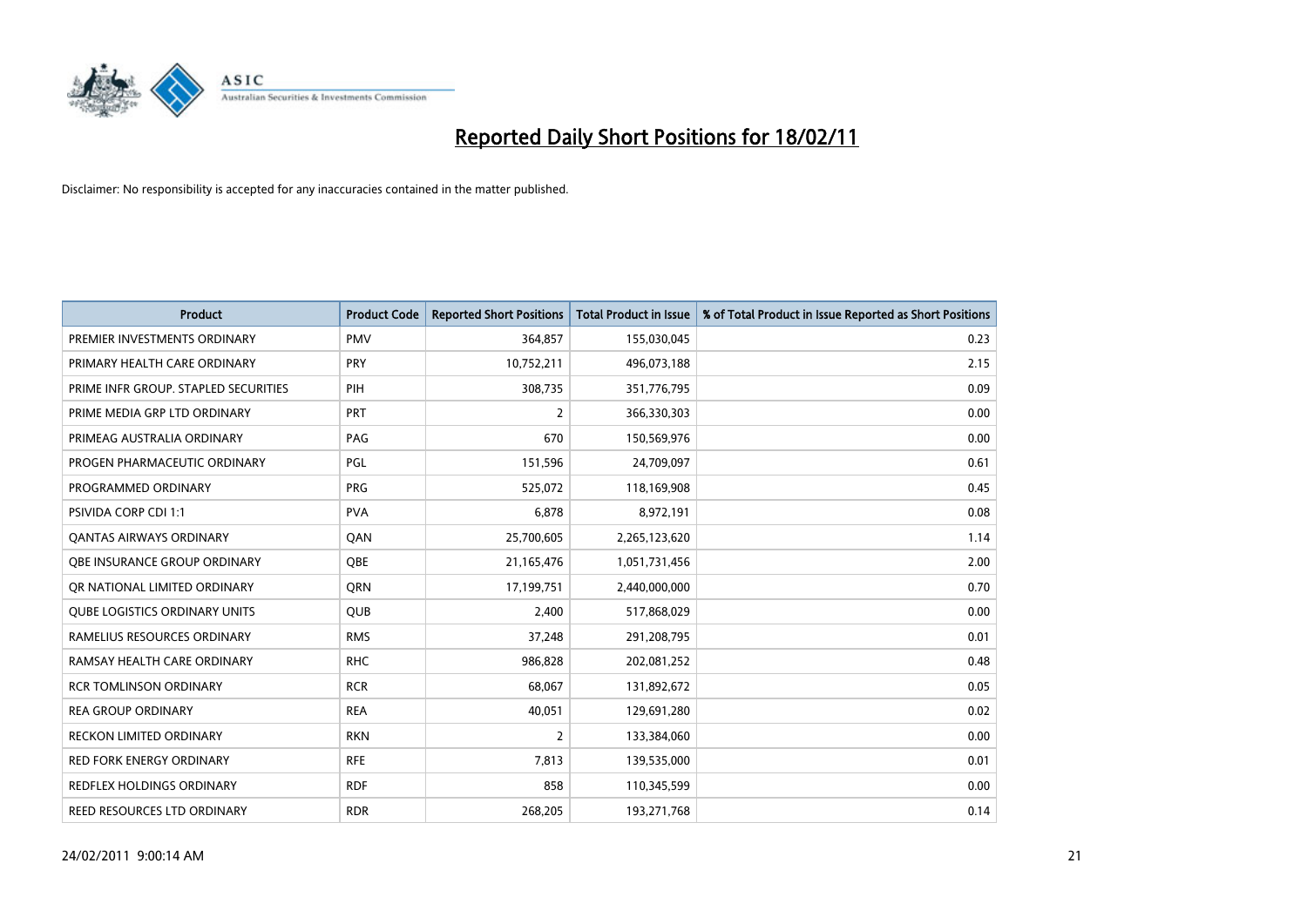

| Product                             | <b>Product Code</b> | <b>Reported Short Positions</b> | Total Product in Issue | % of Total Product in Issue Reported as Short Positions |
|-------------------------------------|---------------------|---------------------------------|------------------------|---------------------------------------------------------|
| <b>REGIONAL EXPRESS ORDINARY</b>    | <b>REX</b>          | 2,476                           | 121,254,902            | 0.00                                                    |
| <b>REGIS RESOURCES ORDINARY</b>     | <b>RRL</b>          | 2,529,475                       | 430,750,415            | 0.59                                                    |
| RESMED INC CDI 10:1                 | <b>RMD</b>          | 10,665,573                      | 1,534,676,730          | 0.71                                                    |
| RESOLUTE MINING ORDINARY            | <b>RSG</b>          | 4,272,232                       | 467, 211, 233          | 0.92                                                    |
| <b>RESOURCE GENERATION ORDINARY</b> | <b>RES</b>          | 226.811                         | 243,900,530            | 0.09                                                    |
| RETAIL FOOD GROUP ORDINARY          | <b>RFG</b>          | 1,892                           | 107,301,926            | 0.00                                                    |
| REVERSE CORP LIMITED ORDINARY       | <b>REF</b>          | 25,141                          | 92,382,175             | 0.03                                                    |
| REX MINERALS LIMITED ORDINARY       | <b>RXM</b>          | 80,000                          | 150,317,460            | 0.05                                                    |
| RHG LIMITED ORDINARY                | <b>RHG</b>          | 57,256                          | 318,745,978            | 0.01                                                    |
| <b>RIDLEY CORPORATION ORDINARY</b>  | <b>RIC</b>          | 61,937                          | 307,817,071            | 0.02                                                    |
| RIO TINTO LIMITED ORDINARY          | <b>RIO</b>          | 13,648,380                      | 435,758,720            | 3.10                                                    |
| RIVERCITY MOTORWAY STAPLED          | <b>RCY</b>          | 132,000                         | 957,010,115            | 0.01                                                    |
| RIVERSDALE MINING ORDINARY          | <b>RIV</b>          | 1,597,012                       | 236,696,188            | 0.66                                                    |
| <b>ROBUST RESOURCES ORDINARY</b>    | <b>ROL</b>          | 15,937                          | 84,194,097             | 0.02                                                    |
| ROC OIL COMPANY ORDINARY            | <b>ROC</b>          | 8,769,542                       | 713,154,560            | 1.23                                                    |
| SAI GLOBAL LIMITED ORDINARY         | SAI                 | 190,359                         | 198,012,813            | 0.08                                                    |
| SALMAT LIMITED ORDINARY             | <b>SLM</b>          | 99,344                          | 159,749,049            | 0.06                                                    |
| SAMSON OIL & GAS LTD ORDINARY       | SSN                 | 567,088                         | 1,688,896,174          | 0.03                                                    |
| SANDFIRE RESOURCES ORDINARY         | <b>SFR</b>          | 56,059                          | 148,309,969            | 0.02                                                    |
| <b>SANTOS LTD ORDINARY</b>          | <b>STO</b>          | 4,323,107                       | 874,204,299            | 0.46                                                    |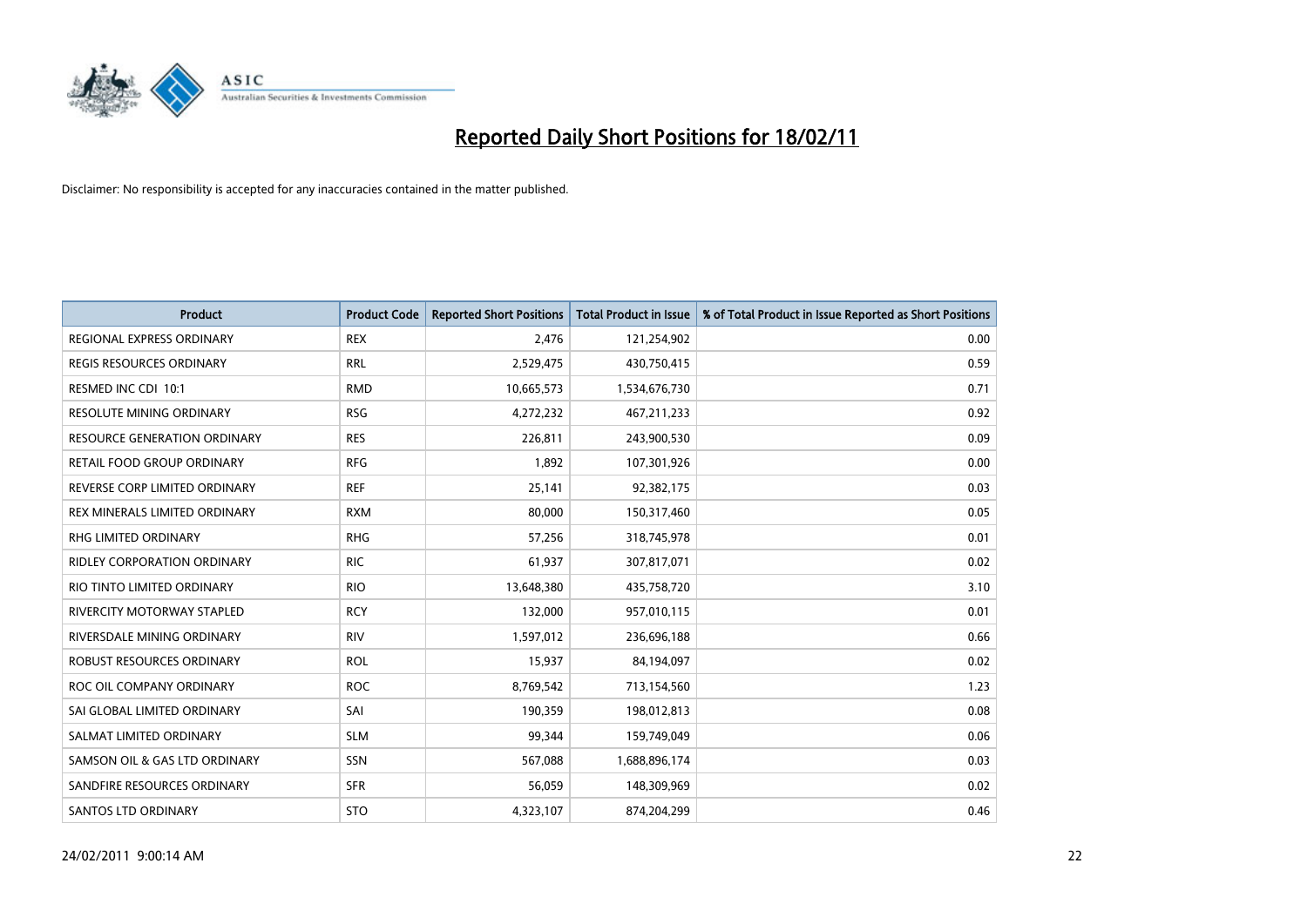

| <b>Product</b>                           | <b>Product Code</b> | <b>Reported Short Positions</b> | <b>Total Product in Issue</b> | % of Total Product in Issue Reported as Short Positions |
|------------------------------------------|---------------------|---------------------------------|-------------------------------|---------------------------------------------------------|
| SARACEN MINERAL ORDINARY                 | <b>SAR</b>          | 334,472                         | 492,151,415                   | 0.05                                                    |
| SEDGMAN LIMITED ORDINARY                 | <b>SDM</b>          | 319,205                         | 207,997,898                   | 0.15                                                    |
| SEEK LIMITED ORDINARY                    | <b>SEK</b>          | 3,608,460                       | 336,584,488                   | 1.08                                                    |
| SENETAS CORPORATION ORDINARY             | <b>SEN</b>          | 756,999                         | 463,105,195                   | 0.16                                                    |
| SERVCORP LIMITED ORDINARY                | SRV                 | 181,315                         | 98,440,807                    | 0.18                                                    |
| SERVICE STREAM ORDINARY                  | SSM                 | 377,390                         | 283,418,867                   | 0.13                                                    |
| SEVEN GROUP HOLDINGS ORDINARY            | <b>SVW</b>          | 102,732                         | 305,410,281                   | 0.03                                                    |
| SIGMA PHARMACEUTICAL ORDINARY            | SIP                 | 12,300,470                      | 1,178,626,572                 | 1.05                                                    |
| SILEX SYSTEMS ORDINARY                   | <b>SLX</b>          | 261,872                         | 170,123,997                   | 0.14                                                    |
| SILVER LAKE RESOURCE ORDINARY            | <b>SLR</b>          | 561,048                         | 178,882,838                   | 0.32                                                    |
| SIMS METAL MGMT LTD ORDINARY             | SGM                 | 3,652,425                       | 204,921,757                   | 1.80                                                    |
| SINGAPORE TELECOMM. CHESS DEPOSITARY INT | SGT                 | 4,073,105                       | 318,538,714                   | 1.28                                                    |
| SKILLED GROUP LTD ORDINARY               | <b>SKE</b>          | 475,057                         | 190,738,408                   | 0.25                                                    |
| SKY CITY ENTERTAIN, ORDINARY             | <b>SKC</b>          | 1,712,826                       | 575,114,687                   | 0.30                                                    |
| SKY NETWORK ORDINARY                     | <b>SKT</b>          | 215,397                         | 389,139,785                   | 0.06                                                    |
| SMS MANAGEMENT, ORDINARY                 | <b>SMX</b>          | 172,262                         | 67,661,358                    | 0.26                                                    |
| SONIC HEALTHCARE ORDINARY                | <b>SHL</b>          | 4,579,925                       | 388,429,875                   | 1.18                                                    |
| SOUL PATTINSON (W.H) ORDINARY            | SOL                 | 28,558                          | 238,640,580                   | 0.01                                                    |
| SOUTH BOULDER MINES ORDINARY             | <b>STB</b>          | 199                             | 79,485,688                    | 0.00                                                    |
| SP AUSNET STAPLED SECURITIES             | SPN                 | 6,041,029                       | 2,795,115,439                 | 0.21                                                    |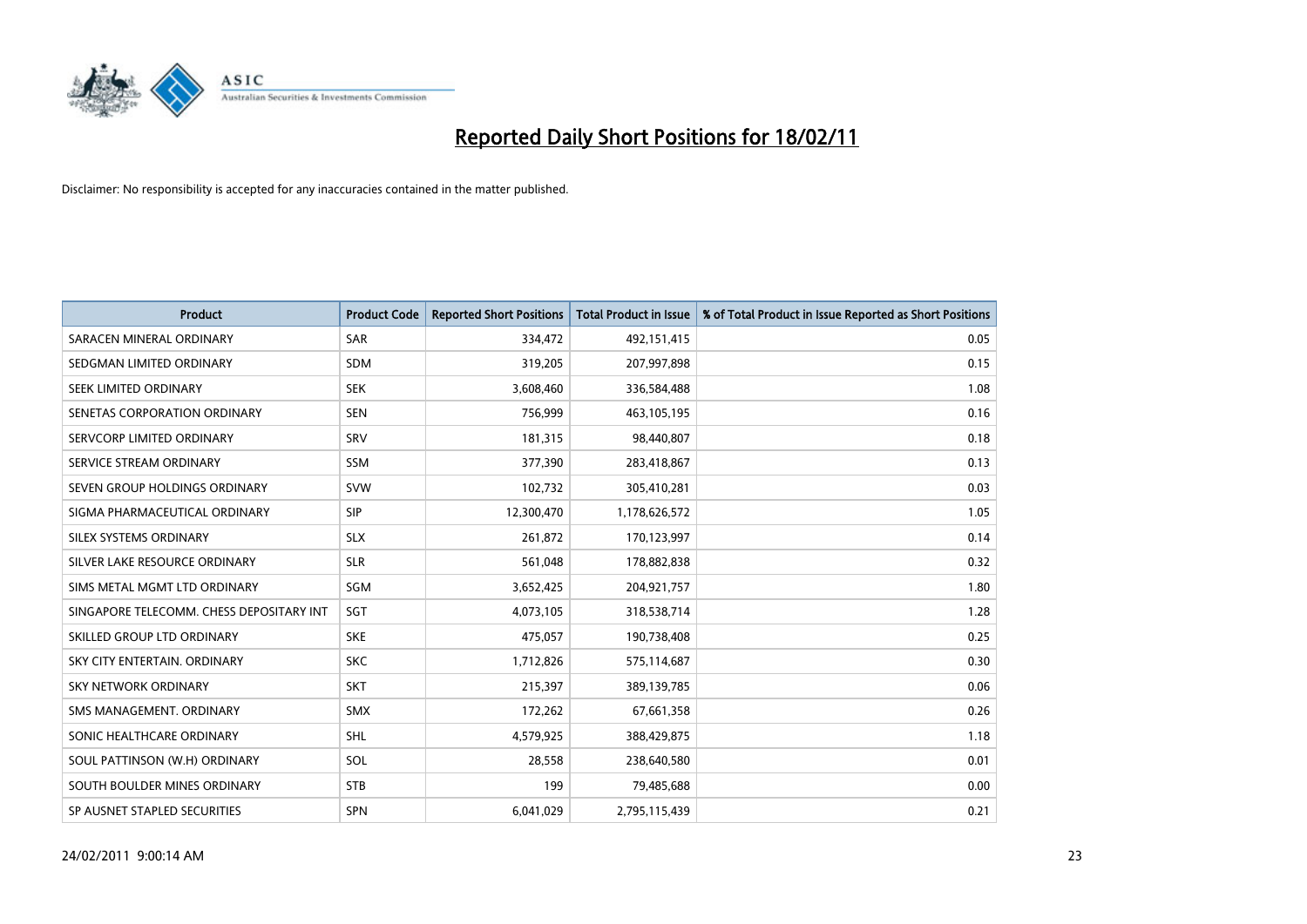

| <b>Product</b>                           | <b>Product Code</b> | <b>Reported Short Positions</b> | <b>Total Product in Issue</b> | % of Total Product in Issue Reported as Short Positions |
|------------------------------------------|---------------------|---------------------------------|-------------------------------|---------------------------------------------------------|
| SPARK INFRASTRUCTURE STAPLED NOTE & UNIT | SKI                 | 9,841,893                       | 1,326,734,264                 | 0.74                                                    |
| SPDR 200 FUND ETF UNITS                  | <b>STW</b>          | 6,008                           | 51,439,159                    | 0.01                                                    |
| SPECIALTY FASHION ORDINARY               | <b>SFH</b>          | 2,750,130                       | 191,411,121                   | 1.43                                                    |
| SPEEWAH METALS LTD ORDINARY              | <b>SPM</b>          | 3,344                           | 113,659,397                   | 0.00                                                    |
| SPHERE MINERALS LTD ORDINARY             | SPH                 | 6.949                           | 171,348,151                   | 0.00                                                    |
| SPOTLESS GROUP LTD ORDINARY              | <b>SPT</b>          | 2,632,646                       | 261,070,153                   | 1.02                                                    |
| ST BARBARA LIMITED ORDINARY              | <b>SBM</b>          | 3,197,052                       | 325,615,389                   | 0.99                                                    |
| STAGING CONNECTIONS ORDINARY             | <b>STG</b>          | 2,917,189                       | 78,317,726                    | 3.72                                                    |
| STANMORE COAL LTD ORDINARY               | <b>SMR</b>          | 17,231                          | 87,250,738                    | 0.02                                                    |
| STARPHARMA HOLDINGS ORDINARY             | SPL                 | 10,100                          | 243,893,268                   | 0.00                                                    |
| STH AMERICAN COR LTD ORDINARY            | SAY                 | 9,200                           | 233,651,371                   | 0.00                                                    |
| STH CRS ELECT ENGNR ORDINARY             | <b>SXE</b>          | 14,781                          | 124,178,939                   | 0.01                                                    |
| STHN CROSS MEDIA ORDINARY                | <b>SXL</b>          | 745,283                         | 378,827,750                   | 0.20                                                    |
| STOCKLAND UNITS/ORD STAPLED              | SGP                 | 10,562,952                      | 2,383,036,717                 | 0.44                                                    |
| STRAITS RES LTD. ORDINARY                | SRO                 | 1,687,077                       | 316, 342, 835                 | 0.52                                                    |
| <b>STW COMMUNICATIONS ORDINARY</b>       | SGN                 | 292,969                         | 364,310,964                   | 0.08                                                    |
| SUNCORP GROUP LTD ORDINARY               | <b>SUN</b>          | 4,806,976                       | 1,281,390,524                 | 0.37                                                    |
| SUNDANCE RESOURCES ORDINARY              | SDL                 | 15,069,205                      | 2,712,151,668                 | 0.55                                                    |
| SUNLAND GROUP LTD ORDINARY               | <b>SDG</b>          | 221,162                         | 225,572,921                   | 0.10                                                    |
| SUPER RET REP LTD ORDINARY               | <b>SUL</b>          | 124,901                         | 129,039,842                   | 0.09                                                    |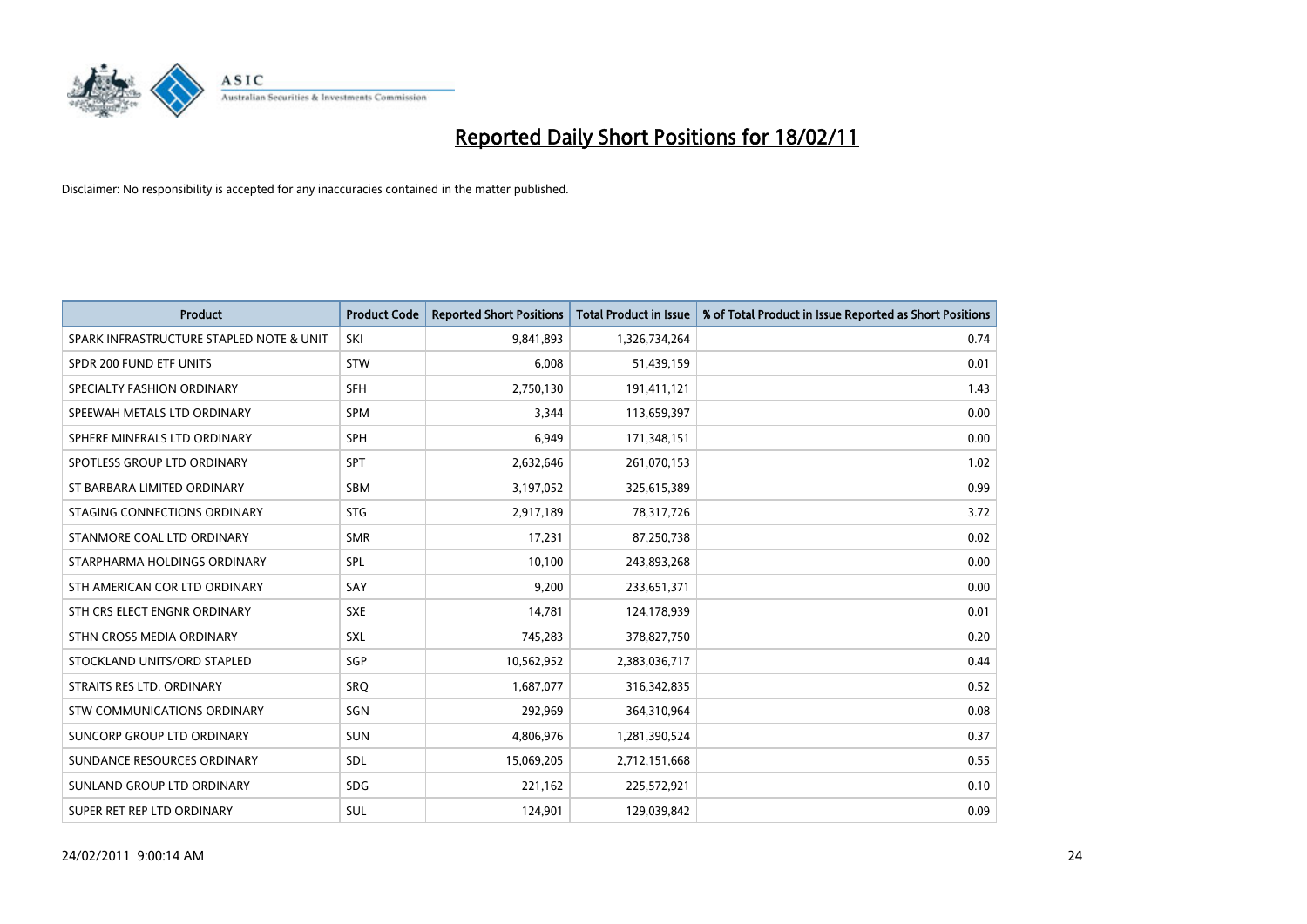

| Product                          | <b>Product Code</b> | <b>Reported Short Positions</b> | <b>Total Product in Issue</b> | % of Total Product in Issue Reported as Short Positions |
|----------------------------------|---------------------|---------------------------------|-------------------------------|---------------------------------------------------------|
| SWICK MINING ORDINARY            | <b>SWK</b>          | 237,048                         | 236,724,970                   | 0.10                                                    |
| SYMEX HOLDINGS ORDINARY          | <b>SYM</b>          | 6,633                           | 125,037,628                   | 0.01                                                    |
| TABCORP HOLDINGS LTD ORDINARY    | <b>TAH</b>          | 1,261,729                       | 684,918,140                   | 0.17                                                    |
| TALENT2 INTERNATION ORDINARY     | <b>TWO</b>          | 7                               | 141,787,000                   | 0.00                                                    |
| <b>TALISMAN MINING ORDINARY</b>  | <b>TLM</b>          | 17,309                          | 130,438,627                   | 0.01                                                    |
| <b>TANAMI GOLD NL ORDINARY</b>   | <b>TAM</b>          | 28,422                          | 260,947,676                   | 0.01                                                    |
| TAP OIL LIMITED ORDINARY         | <b>TAP</b>          | 1,069,814                       | 240,967,311                   | 0.46                                                    |
| TASSAL GROUP LIMITED ORDINARY    | <b>TGR</b>          | 29,927                          | 146,304,404                   | 0.01                                                    |
| <b>TATTS GROUP LTD ORDINARY</b>  | <b>TTS</b>          | 24,808,134                      | 1,300,888,465                 | 1.90                                                    |
| TELECOM CORPORATION ORDINARY     | <b>TEL</b>          | 20,510,332                      | 1,924,622,088                 | 1.07                                                    |
| TELSTRA CORPORATION. ORDINARY    | <b>TLS</b>          | 64,905,921                      | 12,443,074,357                | 0.51                                                    |
| TEN NETWORK HOLDINGS ORDINARY    | <b>TEN</b>          | 20,546,825                      | 1,045,236,720                 | 1.98                                                    |
| TERANGA GOLD CORP CDI 1:1        | <b>TGZ</b>          | 303,504                         | 149,817,696                   | 0.20                                                    |
| TERRAMIN AUSTRALIA. ORDINARY     | <b>TZN</b>          | 104,300                         | 167,315,574                   | 0.06                                                    |
| TFS CORPORATION LTD ORDINARY     | <b>TFC</b>          | 64,248                          | 228,397,097                   | 0.02                                                    |
| THE REJECT SHOP ORDINARY         | <b>TRS</b>          | 327,356                         | 26,033,570                    | 1.27                                                    |
| THOR MINING PLC CHESS DEPOSITARY | <b>THR</b>          | 2,307                           | 240,235,256                   | 0.00                                                    |
| THORN GROUP LIMITED ORDINARY     | <b>TGA</b>          | 50,747                          | 129,858,924                   | 0.04                                                    |
| THUNDELARRA EXPLOR, ORDINARY     | <b>THX</b>          | 5,779                           | 153,414,483                   | 0.00                                                    |
| TIGER RESOURCES ORDINARY         | <b>TGS</b>          | 163,189                         | 597,523,151                   | 0.03                                                    |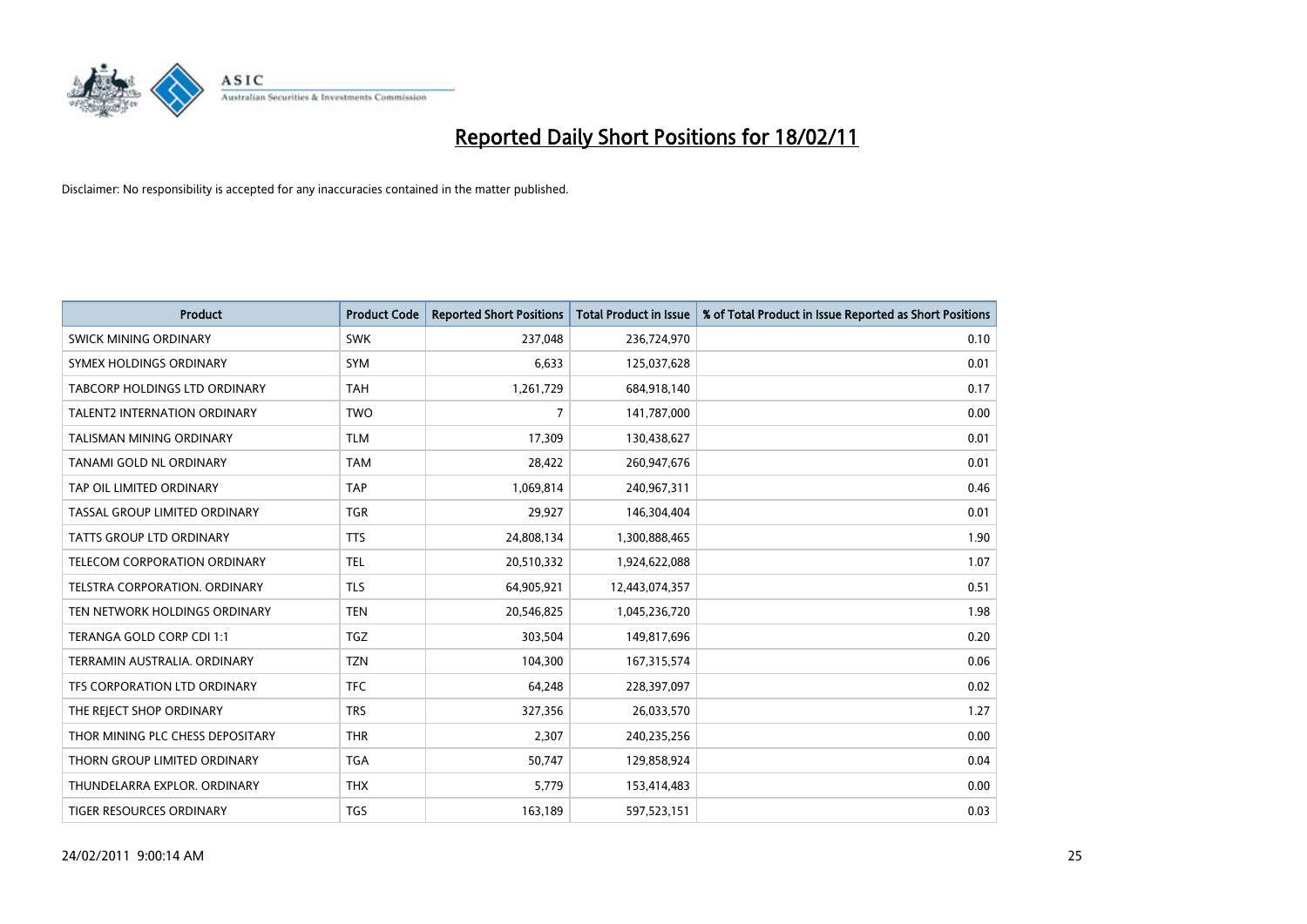

| <b>Product</b>                            | <b>Product Code</b> | <b>Reported Short Positions</b> | Total Product in Issue | % of Total Product in Issue Reported as Short Positions |
|-------------------------------------------|---------------------|---------------------------------|------------------------|---------------------------------------------------------|
| TIMBERCORP LIMITED ORDINARY               | <b>TIM</b>          | 90,074                          | 352,071,429            | 0.02                                                    |
| TISHMAN SPEYER UNITS                      | <b>TSO</b>          | 74,427                          | 338,440,904            | 0.02                                                    |
| TNG LIMITED ORDINARY                      | <b>TNG</b>          | 4,321                           | 258,055,076            | 0.00                                                    |
| TOLL HOLDINGS LTD ORDINARY                | <b>TOL</b>          | 20,188,676                      | 706,577,616            | 2.85                                                    |
| TORO ENERGY LIMITED ORDINARY              | <b>TOE</b>          | 35,404                          | 964,936,676            | 0.00                                                    |
| <b>TOWER AUSTRALIA ORDINARY</b>           | <b>TAL</b>          | 248.986                         | 419,652,394            | 0.05                                                    |
| <b>TOWER LIMITED ORDINARY</b>             | <b>TWR</b>          | 693,119                         | 263,603,448            | 0.26                                                    |
| TOX FREE SOLUTIONS ORDINARY               | <b>TOX</b>          | 88,205                          | 91,855,500             | 0.09                                                    |
| TPG TELECOM LIMITED ORDINARY              | <b>TPM</b>          | 3,534,550                       | 775,522,421            | 0.45                                                    |
| TRANSFIELD SERV INFR STAPLED SECURITIES   | <b>TSI</b>          | 823.862                         | 434,862,971            | 0.19                                                    |
| <b>TRANSFIELD SERVICES ORDINARY</b>       | <b>TSE</b>          | 859,873                         | 549,715,957            | 0.15                                                    |
| TRANSPACIFIC INDUST. ORDINARY             | <b>TPI</b>          | 19,508,340                      | 960,638,735            | 2.03                                                    |
| TRANSURBAN GROUP TRIPLE STAPLED SEC.      | <b>TCL</b>          | 4,124,628                       | 1,443,543,731          | 0.30                                                    |
| TRINITY GROUP STAPLED SECURITIES          | <b>TCO</b>          | 3,419                           | 231,701,539            | 0.00                                                    |
| TROY RESOURCES NL ORDINARY                | <b>TRY</b>          | 21,995                          | 87,565,323             | 0.02                                                    |
| <b>UGL LIMITED ORDINARY</b>               | <b>UGL</b>          | 5,328,317                       | 166,028,705            | 3.20                                                    |
| UNILIFE CORPORATION CDI US PROHIBITED     | <b>UNS</b>          | 213,530                         | 277,791,611            | 0.07                                                    |
| UXC LIMITED ORDINARY                      | <b>UXC</b>          | 579,631                         | 305,789,718            | 0.19                                                    |
| VALAD PROPERTY GROUP STAPLED US PROHIBIT. | <b>VPG</b>          | 4,115,675                       | 115,108,116            | 3.58                                                    |
| VDM GROUP LIMITED ORDINARY                | <b>VMG</b>          | 41,964                          | 193,127,749            | 0.03                                                    |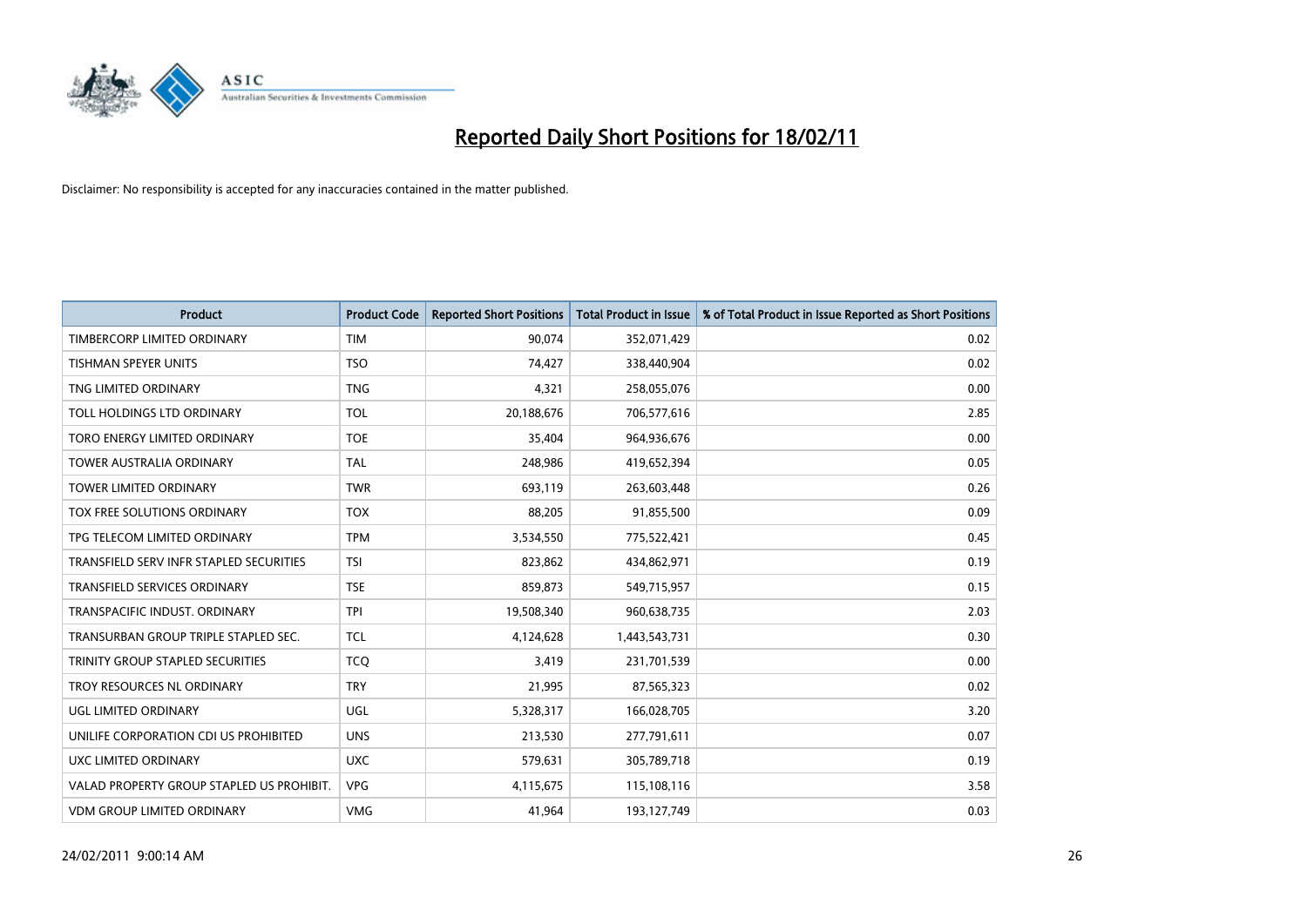

| <b>Product</b>                         | <b>Product Code</b> | <b>Reported Short Positions</b> | <b>Total Product in Issue</b> | % of Total Product in Issue Reported as Short Positions |
|----------------------------------------|---------------------|---------------------------------|-------------------------------|---------------------------------------------------------|
| <b>VENTURE MINERALS ORDINARY</b>       | <b>VMS</b>          | 97,632                          | 220,943,592                   | 0.04                                                    |
| VENTUREX RESOURCES ORDINARY            | <b>VXR</b>          | 649,645                         | 972,067,348                   | 0.06                                                    |
| <b>VIRGIN BLUE HOLDINGS ORDINARY</b>   | <b>VBA</b>          | 16,719,458                      | 2,210,197,600                 | 0.76                                                    |
| VISION GROUP HLDGS ORDINARY            | <b>VGH</b>          | 78,000                          | 73,583,806                    | 0.11                                                    |
| <b>VITA GROUP LTD ORDINARY</b>         | <b>VTG</b>          | 75,190                          | 142,499,800                   | 0.05                                                    |
| VITERRA INC CDI 1:1                    | <b>VTA</b>          | 3,828                           | 68,629,939                    | 0.01                                                    |
| VNGD ALL-WORLD EX-US CDI 1:1           | <b>VEU</b>          | 1,040                           | 563,668                       | 0.18                                                    |
| VNGD US TOTAL MARKET CDI 1:1           | <b>VTS</b>          | 50,000                          | 388,002                       | 12.89                                                   |
| WATPAC LIMITED ORDINARY                | <b>WTP</b>          | 29,423                          | 183,341,382                   | 0.01                                                    |
| <b>WDS LIMITED ORDINARY</b>            | <b>WDS</b>          | 22,775                          | 143,107,458                   | 0.02                                                    |
| WEBJET LIMITED ORDINARY                | <b>WEB</b>          | 89,514                          | 77,961,278                    | 0.12                                                    |
| WESFARMERS LIMITED ORDINARY            | <b>WES</b>          | 22,002,803                      | 1,005,187,251                 | 2.18                                                    |
| WESFARMERS LIMITED PARTIALLY PROTECTED | <b>WESN</b>         | 69,353                          | 151,884,911                   | 0.03                                                    |
| WEST AUSTRALIAN NEWS ORDINARY          | <b>WAN</b>          | 9,494,715                       | 219,668,970                   | 4.32                                                    |
| WESTERN AREAS NL ORDINARY              | <b>WSA</b>          | 8,303,023                       | 179,735,899                   | 4.61                                                    |
| WESTERN DESERT RES. ORDINARY           | <b>WDR</b>          | 948                             | 154,684,908                   | 0.00                                                    |
| WESTFIELD GROUP ORD/UNIT STAPLED SEC   | <b>WDC</b>          | 8,820,281                       | 2,308,988,539                 | 0.36                                                    |
| WESTFIELD RETAIL TST UNIT STAPLED      | <b>WRT</b>          | 6,855,116                       | 3,054,166,195                 | 0.22                                                    |
| <b>WESTPAC BANKING CORP ORDINARY</b>   | <b>WBC</b>          | 26,756,230                      | 3,008,654,525                 | 0.84                                                    |
| WHITE ENERGY COMPANY ORDINARY          | <b>WEC</b>          | 10,111,204                      | 313,437,011                   | 3.22                                                    |